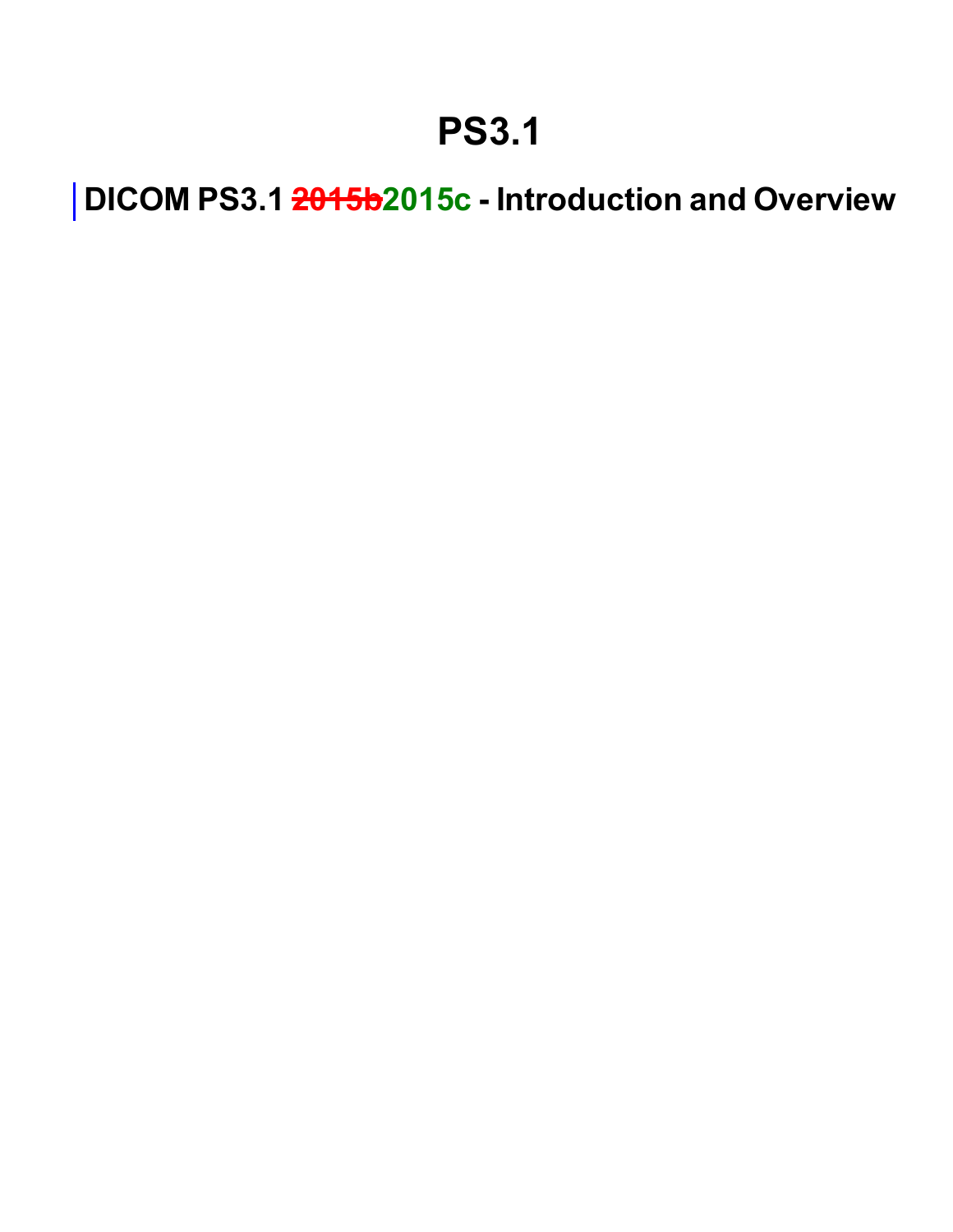### **PS3.1: DICOM PS3.1 2015b2015c - Introduction and Overview**

Copyright © 2015 NEMA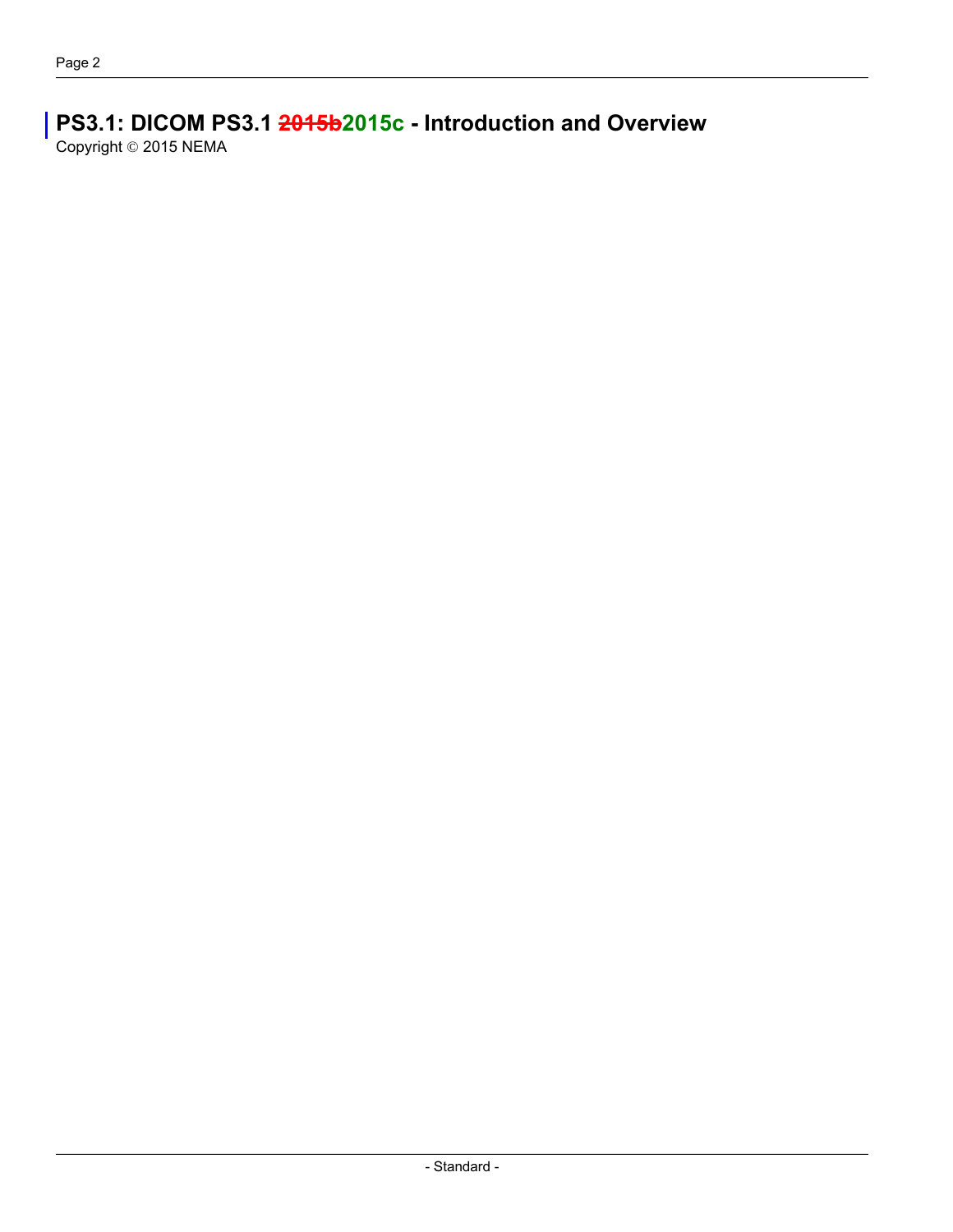### **Table of Contents**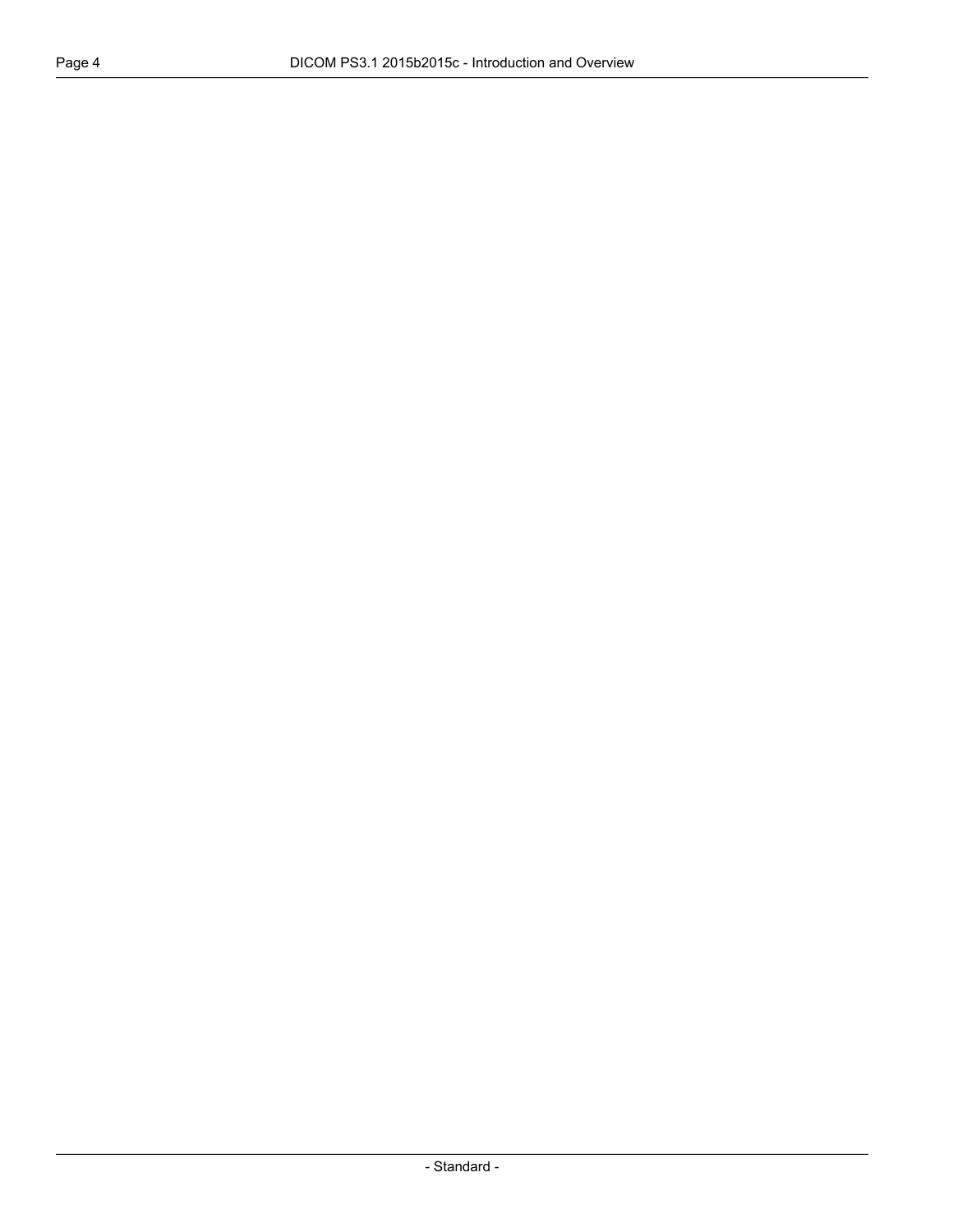### **List of Figures**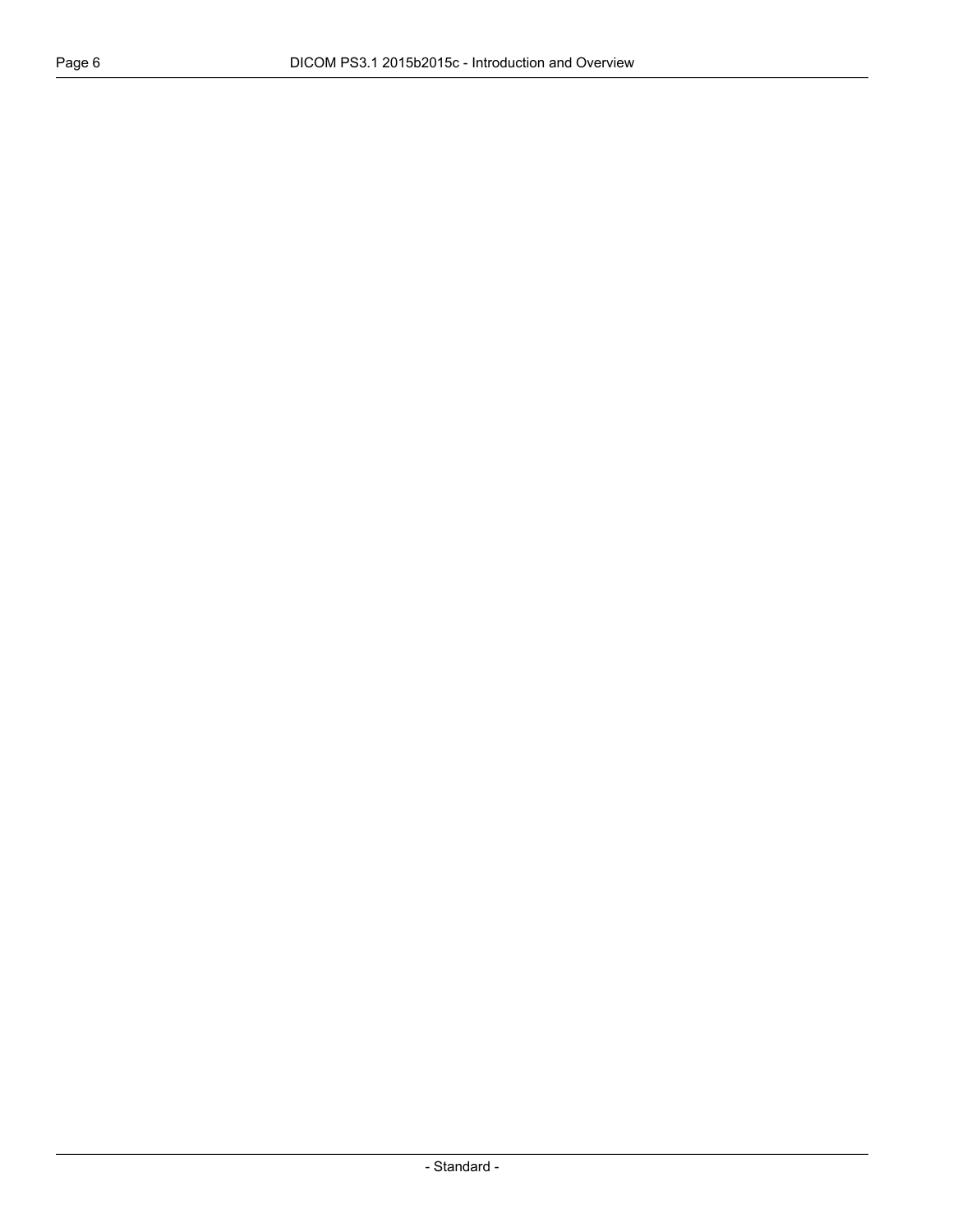### <span id="page-6-0"></span>**Notice and Disclaimer**

The information in this publication was considered technically sound by the consensus of persons engaged in the development and approval of the document at the time it was developed. Consensus does not necessarily mean that there is unanimous agreement among every person participating in the development of this document.

NEMA standards and guideline publications, of which the document contained herein is one, are developed through a voluntary consensus standards development process. This process brings together volunteers and/or seeks out the views of persons who have an interest in the topic covered by this publication. While NEMA administers the process and establishes rules to promote fairness in the development of consensus, it does not write the document and it does not independently test, evaluate, or verify the accuracy or completeness of any information or the soundness of any judgments contained in its standards and guideline publications.

NEMA disclaims liability for any personal injury, property, or other damages of any nature whatsoever, whether special, indirect, consequential, or compensatory, directly or indirectly resulting from the publication, use of, application, or reliance on this document. NEMA disclaims and makes no guaranty or warranty, expressed or implied, as to the accuracy or completeness of any information published herein, and disclaims and makes no warranty that the information in this document will fulfill any of your particular purposes or needs. NEMA does not undertake to guarantee the performance of any individual manufacturer or seller's products or services by virtue of this standard or guide.

In publishing and making this document available, NEMA is not undertaking to render professional or other services for or on behalf of any person or entity, nor is NEMA undertaking to perform any duty owed by any person or entity to someone else. Anyone using this document should rely on his or her own independent judgment or, as appropriate, seek the advice of a competent professional in determining the exercise of reasonable care in any given circumstances. Information and other standards on the topic covered by this publication may be available from other sources, which the user may wish to consult for additional views or information not covered by this publication.

NEMA has no power, nor does it undertake to police or enforce compliance with the contents of this document. NEMA does not certify, test, or inspect products, designs, or installations for safety or health purposes. Any certification or other statement of compliance with any health or safety-related information in this document shall not be attributable to NEMA and is solely the responsibility of the certifier or maker of the statement.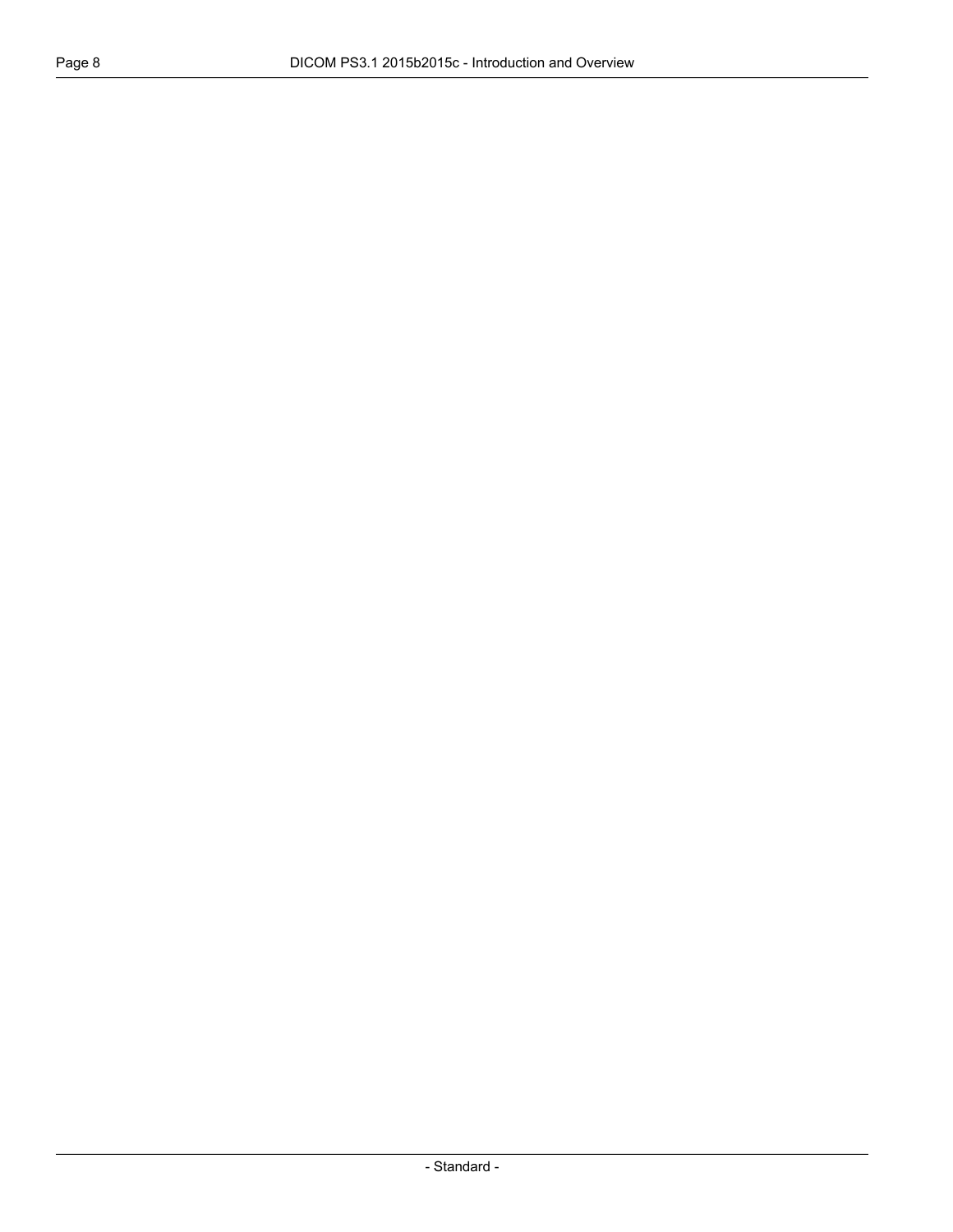### <span id="page-8-0"></span>**Foreword**

This DICOM Standard was developed according to the procedures of the DICOM Standards Committee.

The DICOM Standard is structured as a multi-part document using the guidelines established in [ISO/IEC [Directives](#page-14-1) Part 3].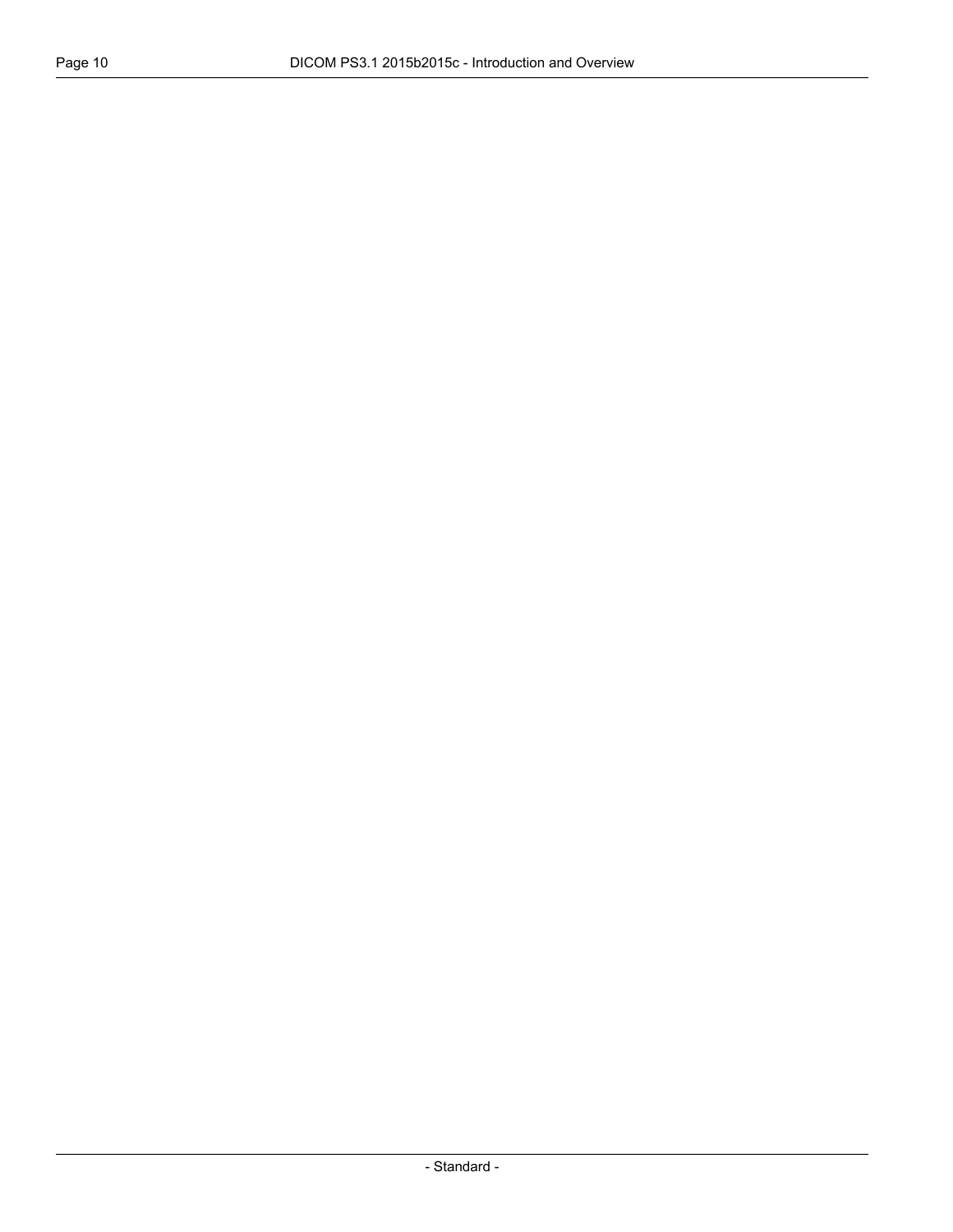# <span id="page-10-0"></span>**Introduction**

<span id="page-10-1"></span>Digital Imaging and Communications in Medicine (DICOM) is the standard for the communication and management of medical imaging information and related data.

### **History**

With the introduction of computed tomography (CT) followed by other digital diagnostic imaging modalities in the 1970's, and the increasing use of computers in clinical applications, the American College of Radiology (ACR) and the National Electrical Manufacturers Association (NEMA) recognized the emerging need for a standard method for transferring images and associated information between devices manufactured by various vendors. These devices produce a variety of digital image formats.

The American College of Radiology (ACR) and the National Electrical Manufacturers Association (NEMA) formed a joint committee in 1983 to develop a standard to:

- Promote communication of digital image information, regardless of device manufacturer
- Facilitate the development and expansion of picture archiving and communication systems (PACS) that can also interface with other systems of hospital information
- Allow the creation of diagnostic information data bases that can be interrogated by a wide variety of devices distributed geographically.

ACR-NEMA Standards Publication No. 300-1985, published in 1985 was designated version 1.0. The Standard was followed by two revisions: No. 1, dated October 1986 and No. 2, dated January 1988.

<span id="page-10-2"></span>ACR-NEMA Standards Publication No. 300-1988, published in 1988 was designated version 2.0. It included version 1.0, the published revisions, and additional revisions. It also included new material to provide command support for display devices, to introduce a new hierarchy scheme to identify an image, and to add data elements for increased specificity when describing an image.

These Standards Publications specified a hardware interface, a minimum set of software commands, and a consistent set of data formats.

#### **The DICOM Standard**

This Standard, which is currently designated Digital Imaging and Communications in Medicine (DICOM), embodies a number of major enhancements to previous versions of the ACR-NEMA Standard:

- It is applicable to a networked environment. The ACR-NEMA Standard was applicable in a point-to-point environment only; for operation in a networked environment a Network Interface Unit (NIU) was required. DICOM supports operation in a networked environment using the industry standard networking protocol TCP/IP.
- It is applicable to an off-line media environment. The ACR-NEMA Standard did not specify a file format or choice of physical media or logical filesystem. DICOM supports operation in an off-line media environment using industry standard media such as CD-R and MOD and logical filesystems such as ISO 9660 and PC File System (FAT16).
- It specifies how devices claiming conformance to the Standard react to commands and data being exchanged. The ACR-NEMA Standard was confined to the transfer of data, but DICOM specifies, through the concept of Service Classes, the semantics of commands and associated data.
- It specifies levels of conformance. The ACR-NEMA Standard specified a minimum level of conformance. DICOM explicitly describes how an implementor must structure a Conformance Statement to select specific options.
- It is structured as a multi-part document. This facilitates evolution of the Standard in a rapidly evolving environment by simplifying the addition of new features. ISO directives that define how to structure multi-part documents have been followed in the construction of the DICOM Standard.
- It introduces explicit Information Objects not only for images and graphics but also for waveforms, reports, printing, etc.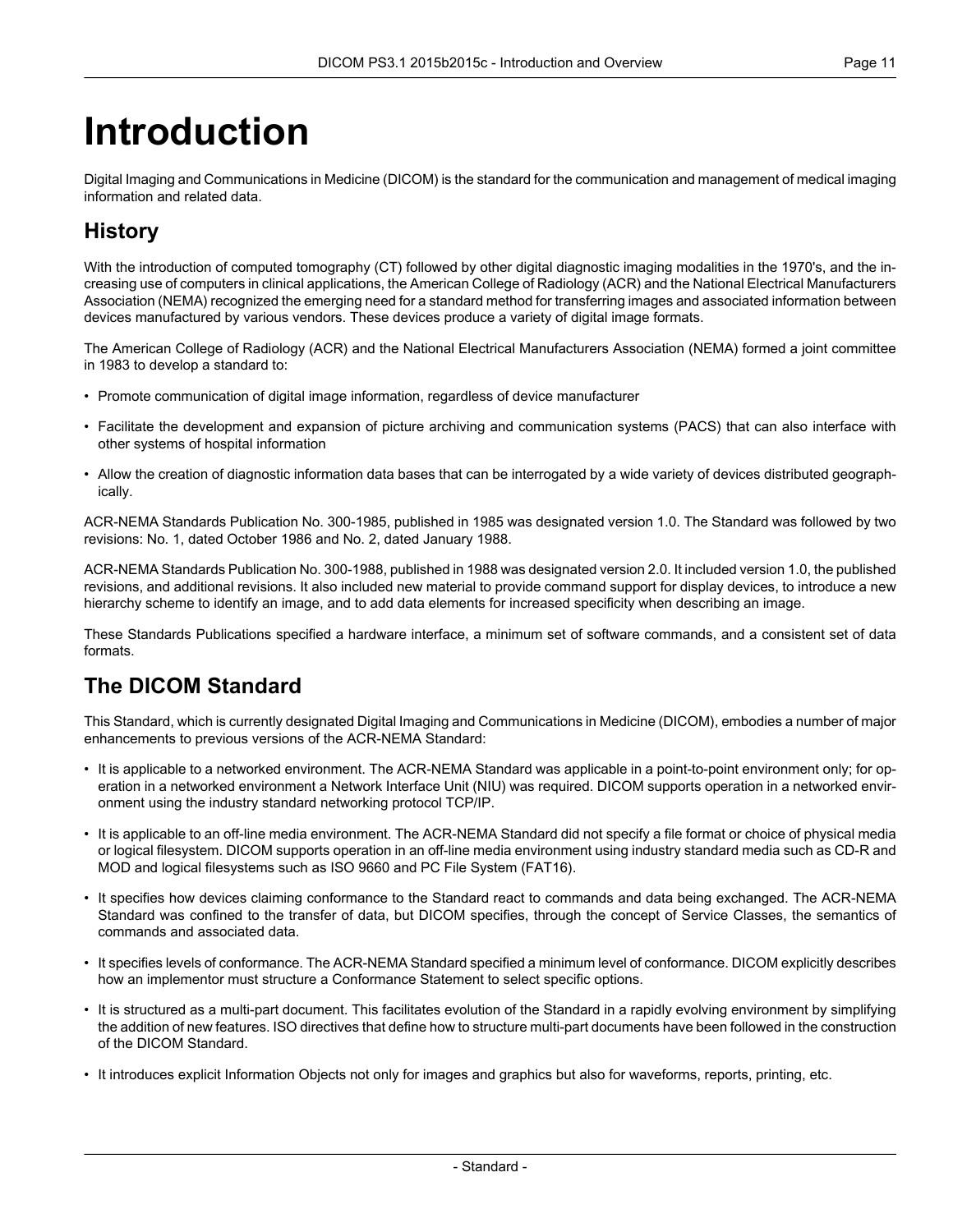• It specifies an established technique for uniquely identifying any Information Object. This facilitates unambiguous definitions of relationships between Information Objects as they are acted upon across the network.

### <span id="page-11-0"></span>**Current Direction**

<span id="page-11-1"></span>The DICOM Standard is an evolving standard and it is maintained in accordance with the Procedures of the DICOM Standards Committee. Proposals for enhancements are forthcoming from the DICOM Committee member organizations based on input from users of the Standard. These proposals are considered for inclusion in future editions of the Standard. A requirement in updating the Standard is to maintain effective compatibility with previous editions.

### **Retirement**

Part of the maintenance process involves retirement of sections of the Standard, including but not limited to, IODs, Attributes, Service Classes, SOP Classes, Transfer Syntaxes and Protocols.

Retirement does not imply that these features cannot be used. However, the DICOM Standards Committee will not maintain the documentation of retired features. The reader is referred to earlier editions of the Standard.

The use of the retired features is deprecated in new implementations, in favor of those alternatives remaining in the standard.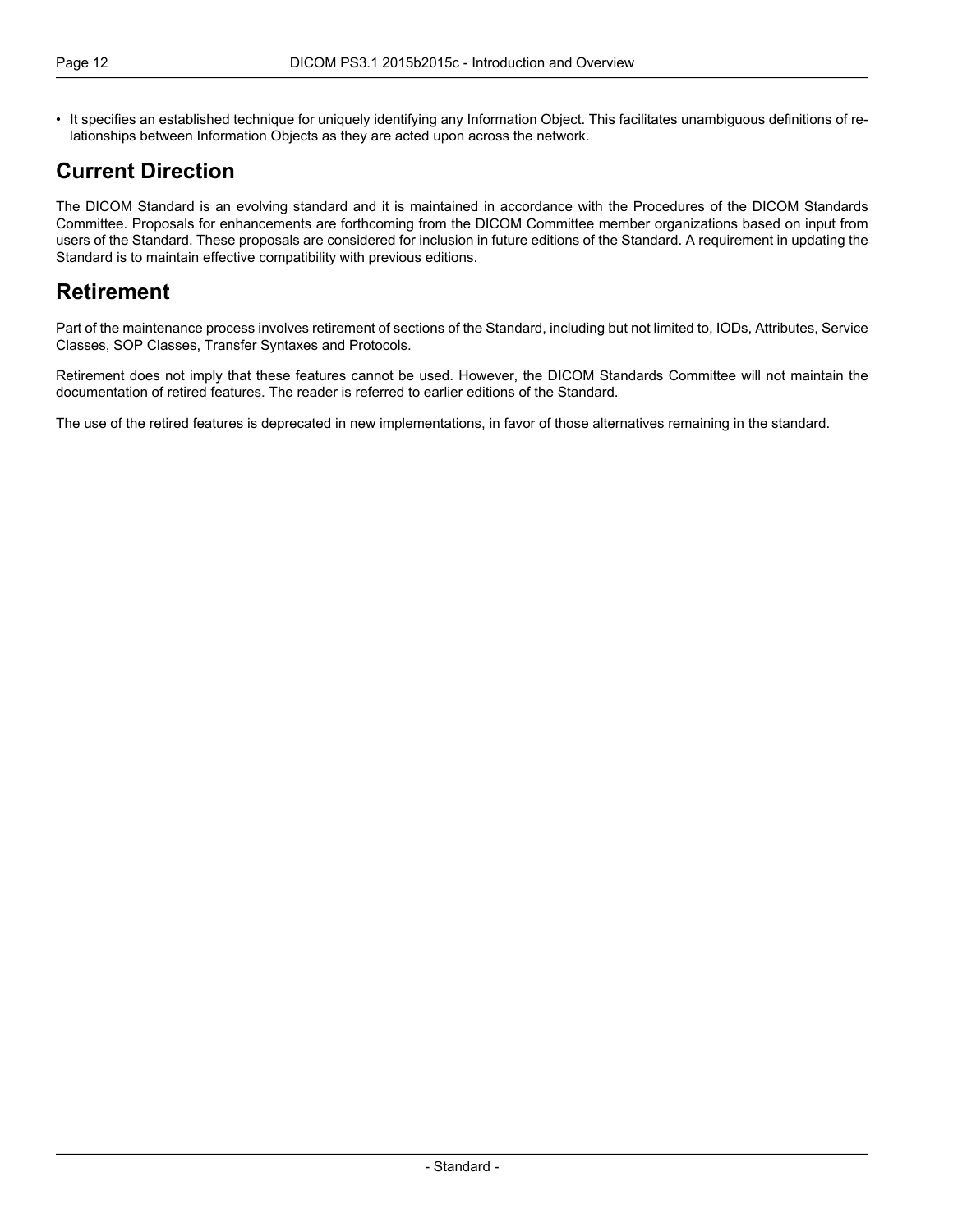# <span id="page-12-0"></span>**1 Scope and Field of Application**

PS3.1 provides an overview of the entire Digital Imaging and Communications in Medicine (DICOM) Standard. It describes the history, scope, goals, and structure of the Standard. In particular, it contains a brief description of the contents of each part of the Standard.

The DICOM Standard facilitates interoperability of medical imaging equipment by specifying:

- For network communications, a set of protocols to be followed by devices claiming conformance to the Standard.
- The syntax and semantics of Commands and associated information that can be exchanged using these protocols.
- For media communication, a set of media storage services to be followed by devices claiming conformance to the Standard, as well as a File Format and a medical directory structure to facilitate access to the images and related information stored on interchange media.
- Information that must be supplied with an implementation for which conformance to the Standard is claimed.

The DICOM Standard does not specify:

- The implementation details of any features of the Standard on a device claiming conformance.
- The overall set of features and functions to be expected from a system implemented by integrating a group of devices each claiming DICOM conformance.
- A testing/validation procedure to assess an implementation's conformance to the Standard.

The DICOM Standard pertains to the field of Medical Informatics. Within that field, it addresses the exchange of digital information between medical imaging equipment and other systems. Because such equipment may interoperate with other medical devices, the scope of this Standard needs to overlap with other areas of medical informatics. However, the DICOM Standard does not address the breadth of this field.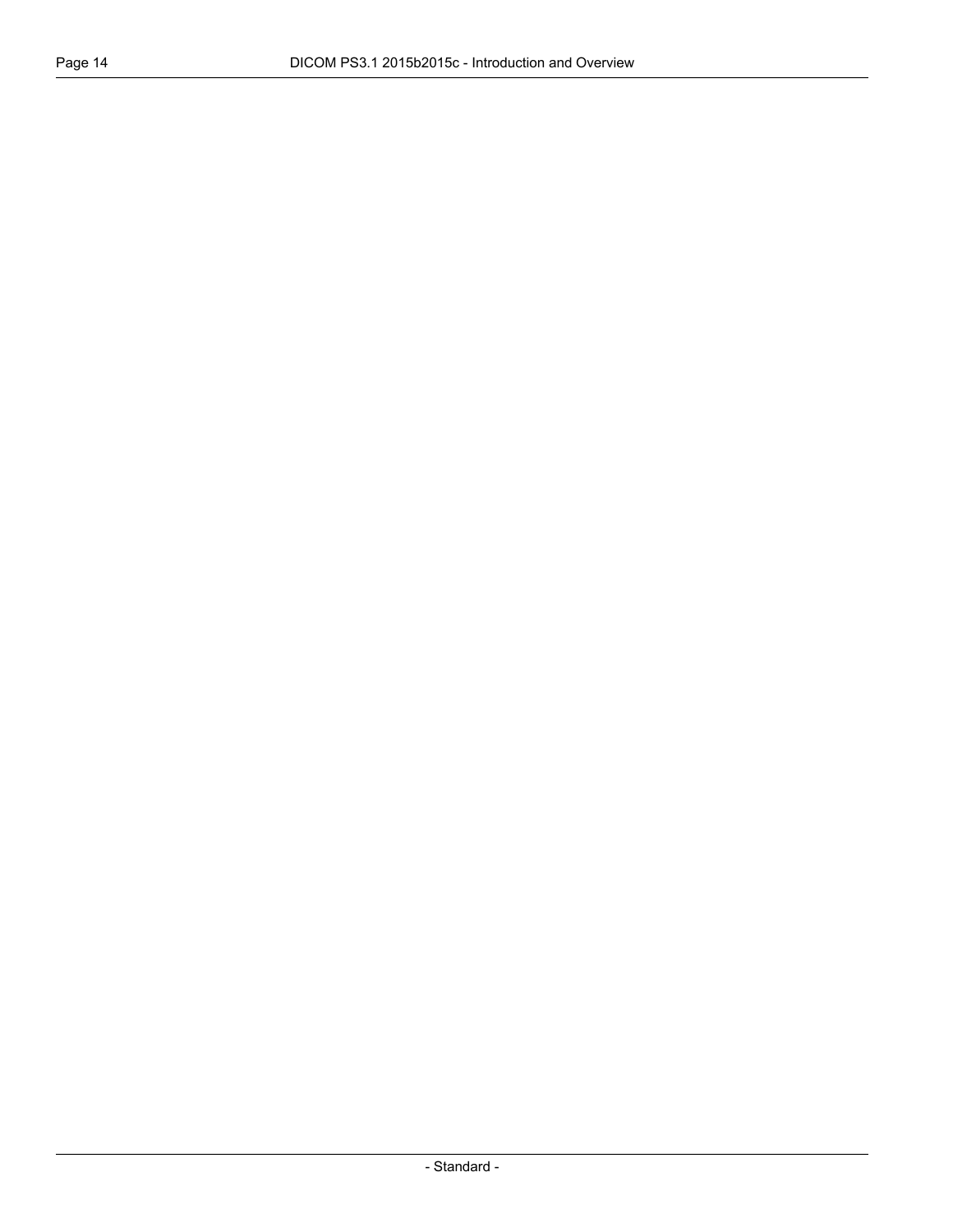### <span id="page-14-0"></span>**2 Normative References**

<span id="page-14-1"></span>[ISO/IEC Directives Part 3] ISO/IEC. 1989. *Drafting and Presentation of International Standards*.

[ACR/NEMA 300] ACR/NEMA. 1988. *Digital Imaging and Communications*.

- [ISO 8822] ISO. 1988. *Information Processing Systems - Open Systems Interconnection - Connection Oriented Presentation Service Definition*.
- [ISO 8649] ISO. 1988. *Information Processing Systems - Open Systems Interconnection - Service Definition for the Association Control Service Element*.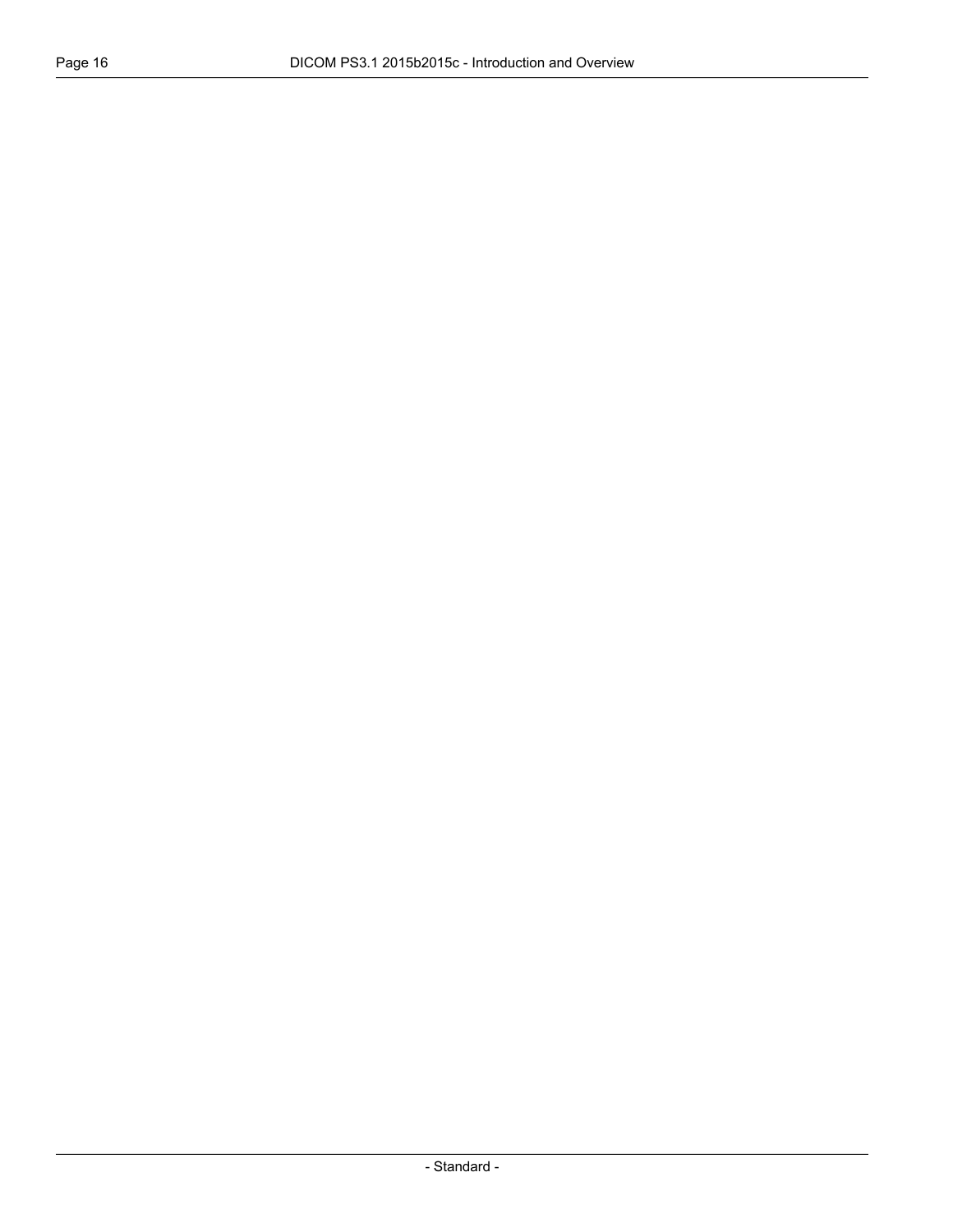# <span id="page-16-0"></span>**3 Definitions**

| Attribute                    | A property of an Information Object. An Attribute has a name and a value that are independent<br>of any encoding scheme.                                                                                                                                               |
|------------------------------|------------------------------------------------------------------------------------------------------------------------------------------------------------------------------------------------------------------------------------------------------------------------|
| Command                      | A request to operate on information across a network.                                                                                                                                                                                                                  |
| <b>Command Element</b>       | An encoding of a parameter of a command that conveys this parameter's value.                                                                                                                                                                                           |
| <b>Command Stream</b>        | The result of encoding a set of DICOM Command Elements using the DICOM encoding scheme.                                                                                                                                                                                |
| <b>Conformance Statement</b> | A formal statement that describes a specific product implementation that uses the DICOM<br>Standard. It specifies the Service Classes, Information Objects, and Communication Protocols<br>supported by the implementation.                                            |
| Data Dictionary              | A registry of DICOM Data Elements that assigns a unique tag, a name, value characteristics,<br>and semantics to each Data Element.                                                                                                                                     |
| Data Element                 | A unit of information as defined by a single entry in the data dictionary.                                                                                                                                                                                             |
| Data Set                     | Exchanged information consisting of a structured set of Attributes. The value of each Attribute in<br>a Data Set is expressed as a Data Element.                                                                                                                       |
| Data Stream                  | The result of encoding a Data Set using the DICOM encoding scheme (Data Element Numbers<br>and representations as specified by the Data Dictionary).                                                                                                                   |
| Information Object           | An abstraction of a real information entity (e.g., CT Image, Structured Report, etc.) that is acted<br>upon by one or more DICOM Commands.                                                                                                                             |
|                              | Note                                                                                                                                                                                                                                                                   |
|                              | This term is primarily used in PS3.1, with a few references in PS3.3. It is an informal<br>term corresponding to a formal term that is introduced in PS3.3. In all other parts of the<br>DICOM Standard this formal term is known as an Information Object Definition. |
| Information Object Class     | A formal description of an Information Object, which includes a description of its purpose and the<br>Attributes it possesses. It does not include values for these attributes.                                                                                        |
|                              | Note                                                                                                                                                                                                                                                                   |
|                              | This term is only used in PS3.1. It is an informal term corresponding to a formal term<br>that is introduced in PS3.4. This formal term is known as a Service-Object Pair Class<br>or more commonly as a SOP Class.                                                    |
| Information Object Instance  | A representation of an occurence of an real-world entity, which includes values for the Attributes<br>of the Information Object Class to which the entity belongs.                                                                                                     |
|                              | Note                                                                                                                                                                                                                                                                   |
|                              | This term is only used in PS3.1. It is an informal term corresponding to a formal term<br>that is introduced in PS3.4. This formal term is known as a Service-Object Pair Instance<br>or more commonly as a SOP Instance.                                              |
| Message                      | A data unit of the Message Exchange Protocol exchanged between two cooperating DICOM<br>Applications. A Message is composed of a Command Stream followed by an optional Data<br>Stream.                                                                                |
| <b>Service Class</b>         | A structured description of a service that is supported by cooperating DICOM Applications using<br>specific DICOM Commands acting on a specific class of Information Object.                                                                                           |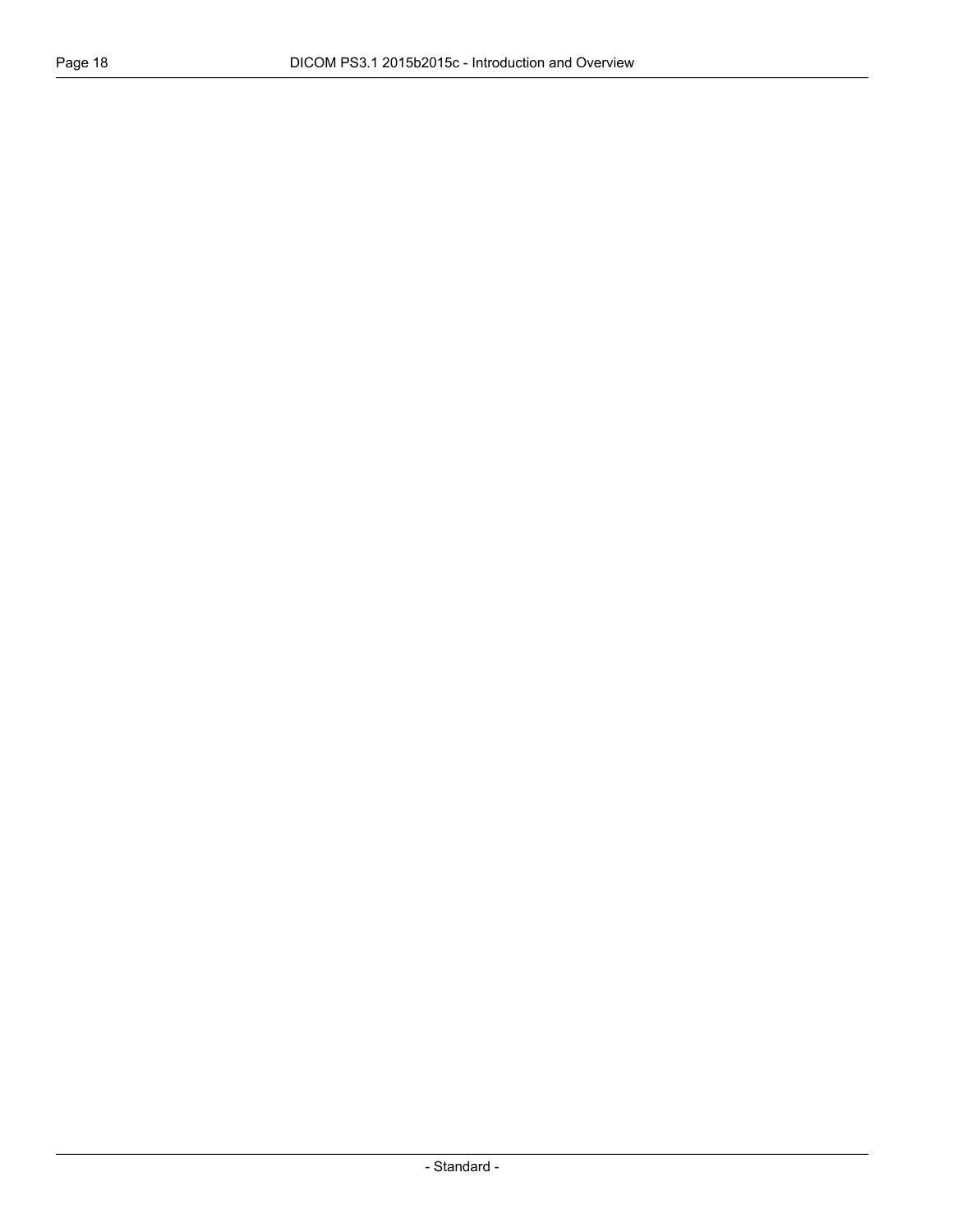# <span id="page-18-0"></span>**4 Symbols and Abbreviations**

| <b>ACSE</b>    | <b>Association Control Service Element</b>                                                                                                                                 |
|----------------|----------------------------------------------------------------------------------------------------------------------------------------------------------------------------|
| СT             | Computed Tomography                                                                                                                                                        |
| <b>DICOM</b>   | Digital Imaging and Communications in Medicine                                                                                                                             |
| <b>HIS</b>     | <b>Hospital Information System</b>                                                                                                                                         |
| <b>JIRA</b>    | Japan Medical Imaging and Radiological Systems Industries Association                                                                                                      |
| <b>OSI</b>     | Open Systems Interconnection                                                                                                                                               |
| <b>PACS</b>    | Picture Archiving and Communication Systems                                                                                                                                |
| <b>REST</b>    | Representational State Transfer                                                                                                                                            |
| <b>RESTful</b> | A RESTful Web service is a Web service implemented using REST architecture and HTTP (see http://www.ics.uci.edu/<br>~fielding/pubs/dissertation/fielding_dissertation.pdf) |
| <b>RIS</b>     | Radiology Information System                                                                                                                                               |
| <b>STOW-RS</b> | STore Over the Web by RESTful Services                                                                                                                                     |
| <b>TCP/IP</b>  | <b>Transmission Control Protocol/Internet Protocol</b>                                                                                                                     |
| <b>WADO-RS</b> | Web Access to DICOM Objects by RESTful Services                                                                                                                            |
|                | <b>WADO-URI</b> Web Access to DICOM Objects by URI                                                                                                                         |
|                | <b>WADO-WS</b> Web Access to DICOM Objects by Web Services (WS*)                                                                                                           |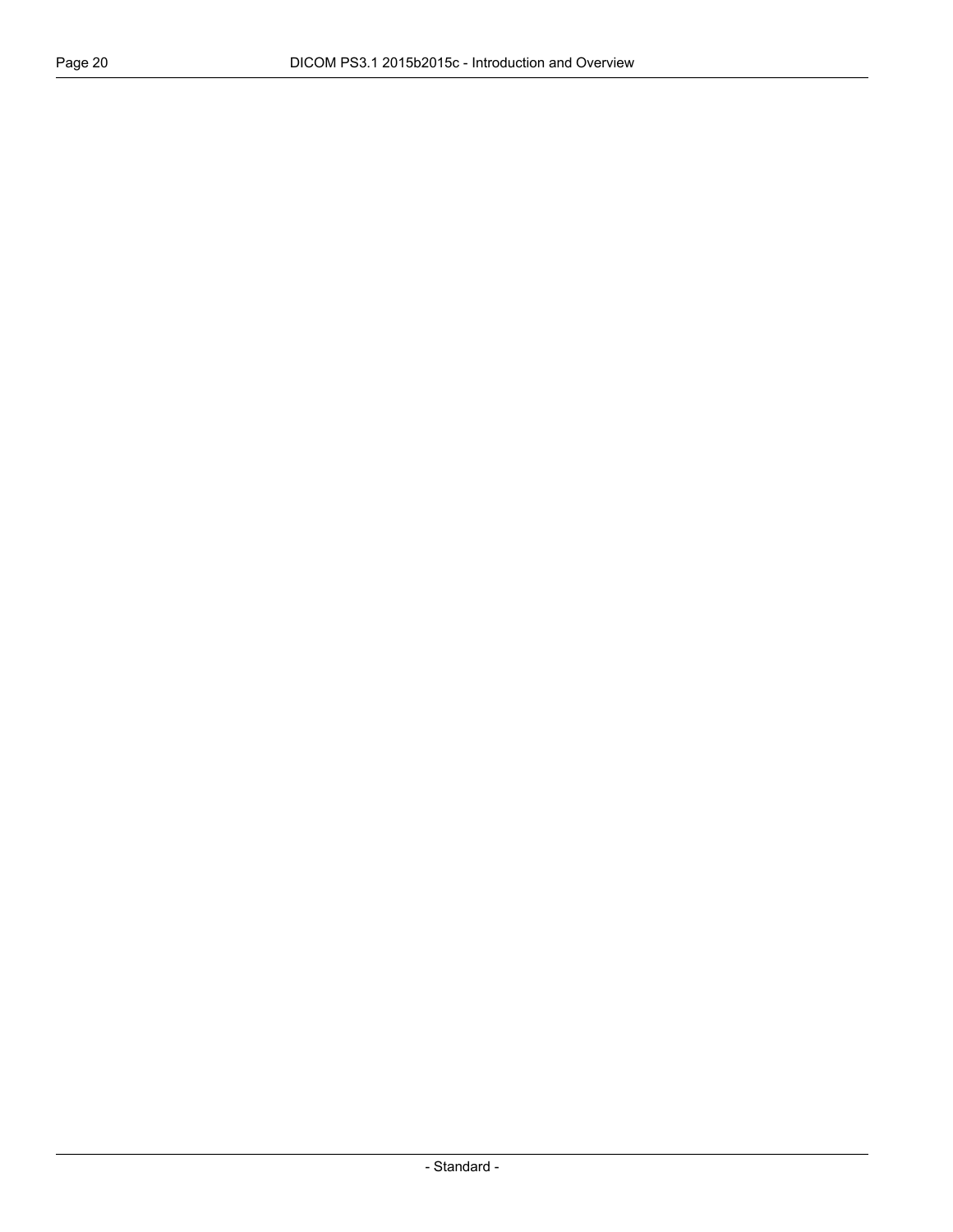## <span id="page-20-0"></span>**5 Goals of The DICOM Standard**

The DICOM Standard facilitates interoperability of devices claiming conformance. In particular, it:

- Addresses the semantics of Commands and associated data. For devices to interact, there must be standards on how devices are expected to react to Commands and associated data, not just the information that is to be moved between devices.
- Addresses the semantics of file services, file formats and information directories necessary for off-line communication.
- Is explicit in defining the conformance requirements of implementations of the Standard. In particular, a conformance statement must specify enough information to determine the functions for which interoperability can be expected with another device claiming conformance.
- Facilitates operation in a networked environment.
- Is structured to accommodate the introduction of new services, thus facilitating support for future medical imaging applications.
- Makes use of existing international standards wherever applicable, and itself conforms to established documentation guidelines for international standards.

Even though the DICOM Standard has the potential to facilitate implementations of PACS solutions, use of the Standard alone does not guarantee that all the goals of a PACS will be met. This Standard facilitates interoperability of systems claiming conformance in a multi-vendor environment, but does not, by itself, guarantee interoperability.

This Standard has been developed with an emphasis on diagnostic medical imaging as practiced in radiology, cardiology and related disciplines; however, it is also applicable to a wide range of image and non-image related information exchanged in clinical and other medical environments.

[Figure](#page-21-0) 5-1 presents the general communication model of the Standard, which spans both network (on-line) and media storage interchange (off-line) communication. Applications may relay on either on of the following boundaries:

- the Upper Layer Service, which provides independence from specific physical networking communication support and protocols such as TCP/IP.
- The Basic DICOM File Service, which provides access to Storage Media independently from specific media storage formats and file structures.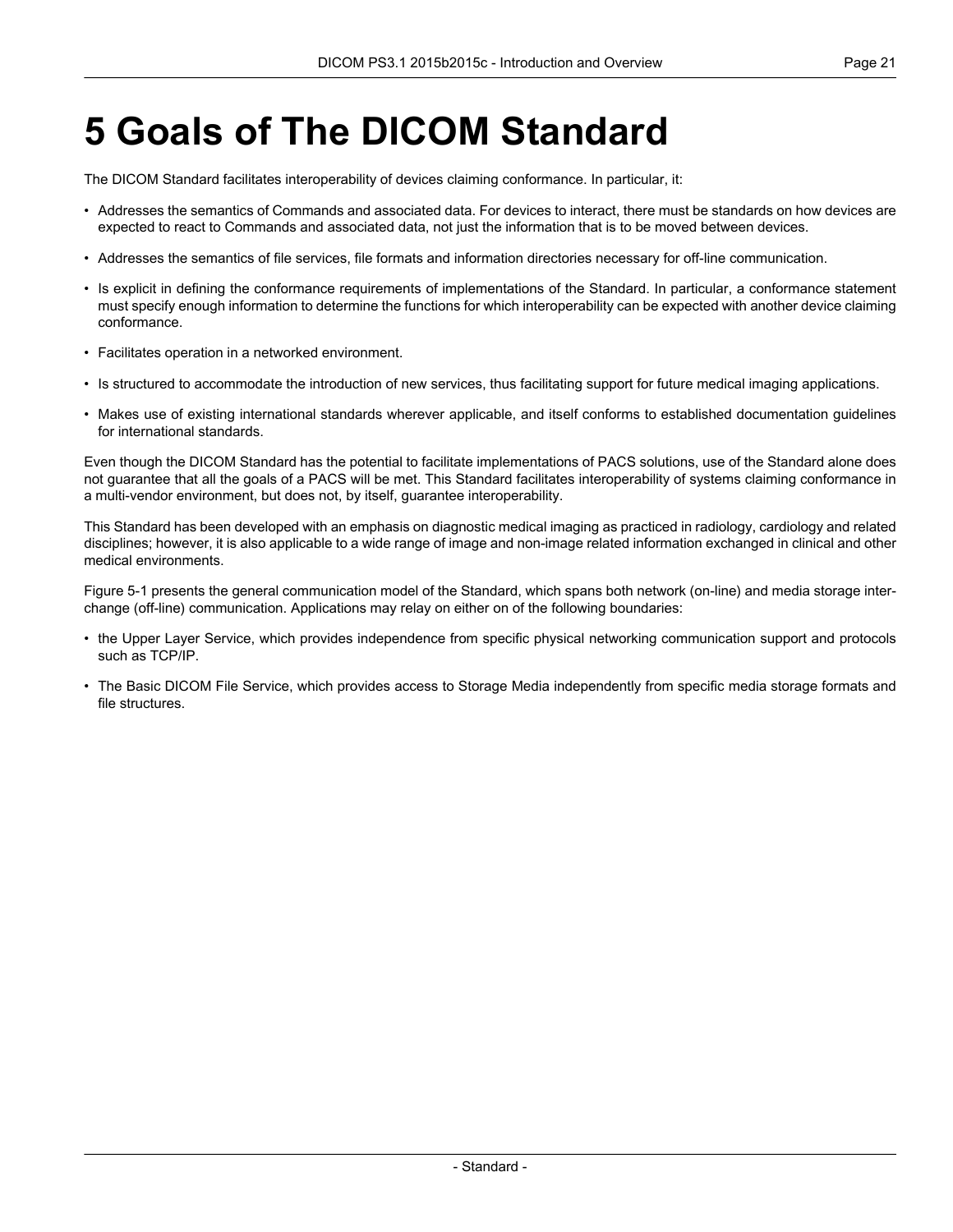<span id="page-21-0"></span>

**Figure 5-1. General Communication Model**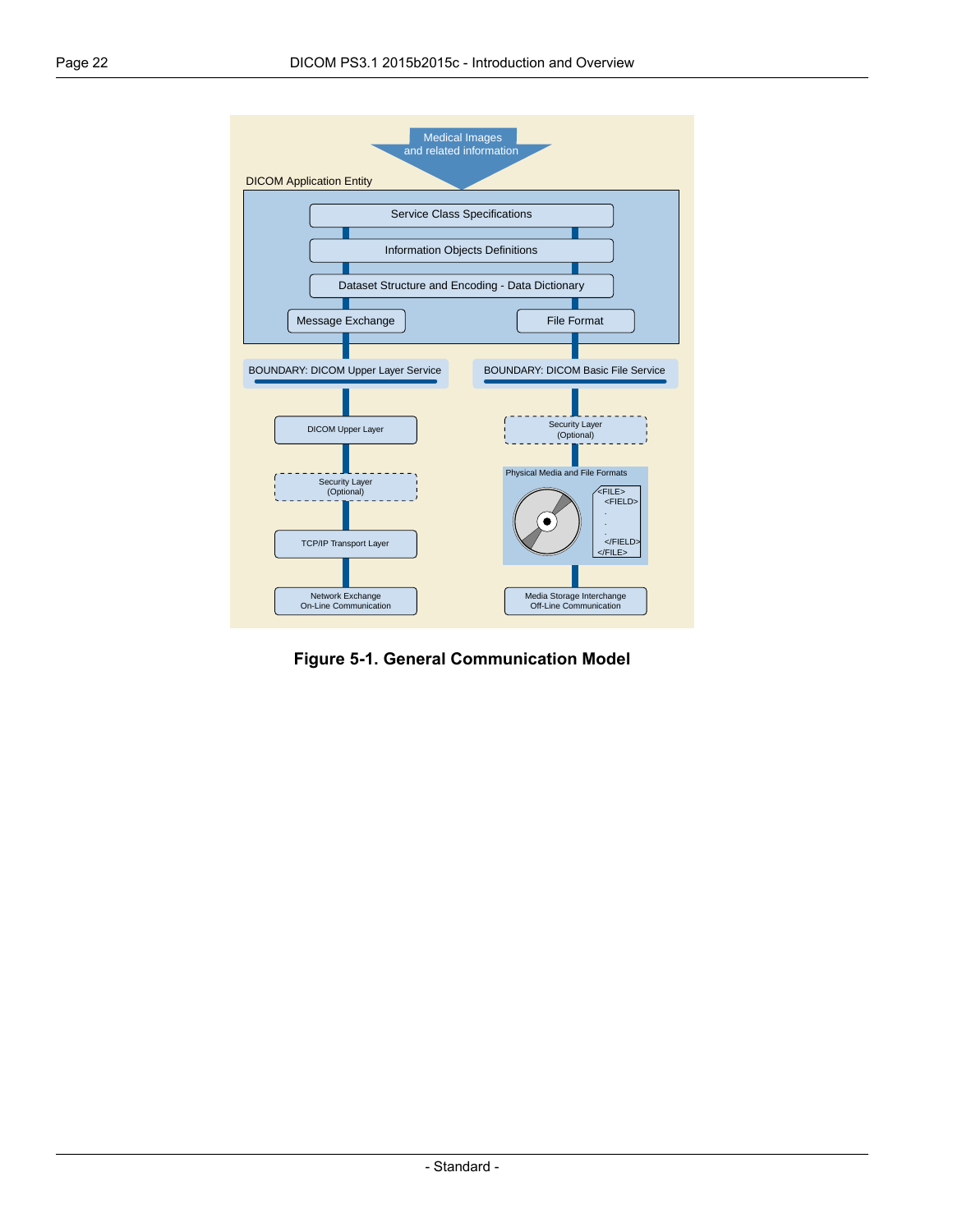# <span id="page-22-0"></span>**6 Overview of The Content of The DICOM Standard**

#### <span id="page-22-1"></span>**6.1 Document Structure**

DICOM consists of the following parts:

- PS3.1: Introduction and Overview (this document)
- PS3.2: [Conformance](part02.pdf#PS3.2)
- PS3.3: [Information](part03.pdf#PS3.3) Object Definitions
- PS3.4: Service Class [Specifications](part04.pdf#PS3.4)
- PS3.5: Data [Structures](part05.pdf#PS3.5) and Encoding
- PS3.6: Data [Dictionary](part06.pdf#PS3.6)
- PS3.7: Message [Exchange](part07.pdf#PS3.7)
- PS3.8: Network [Communication](part08.pdf#PS3.8) Support for Message Exchange
- PS3.9: Retired
- PS3.10: Media Storage and File Format for Media [Interchange](part10.pdf#PS3.10)
- PS3.11: Media Storage [Application](part11.pdf#PS3.11) Profiles
- PS3.12: Formats and [Physical](part12.pdf#PS3.12) Media
- PS3.13: Retired
- PS3.14: [Grayscale](part14.pdf#PS3.14) Standard Display Function
- PS3.15: Security and System [Management](part15.pdf#PS3.15) Profiles
- PS3.16: Content Mapping [Resource](part16.pdf#PS3.16)
- PS3.17: [Explanatory](part17.pdf#PS3.17) Information
- PS3.18: Web [Services](part18.pdf#PS3.18)
- <span id="page-22-2"></span>• PS3.19: [Application](part19.pdf#PS3.19) Hosting
- PS3.20: Imaging Reports using HL7 Clinical Document [Architecture](part20.pdf#PS3.20)

These parts of the Standard are related but independent documents. A brief description of each Part is provided in this section.

#### **6.2 PS3.2: Conformance**

[PS3.2](part02.pdf#PS3.2) of the DICOM Standard defines principles that implementations claiming conformance to the Standard shall follow:

- Conformance requirements. [PS3.2](part02.pdf#PS3.2) specifies the general requirements that must be met by any implementation claiming conformance. It references the conformance sections of other parts of the Standard.
- Conformance Statement. [PS3.2](part02.pdf#PS3.2) defines the structure of a Conformance Statement. It specifies the information that must be present in a Conformance Statement. It references the Conformance Statement sections of other parts of the Standard.

[PS3.2](part02.pdf#PS3.2) does not specify a testing/validation procedure to assess an implementation's conformance to the Standard.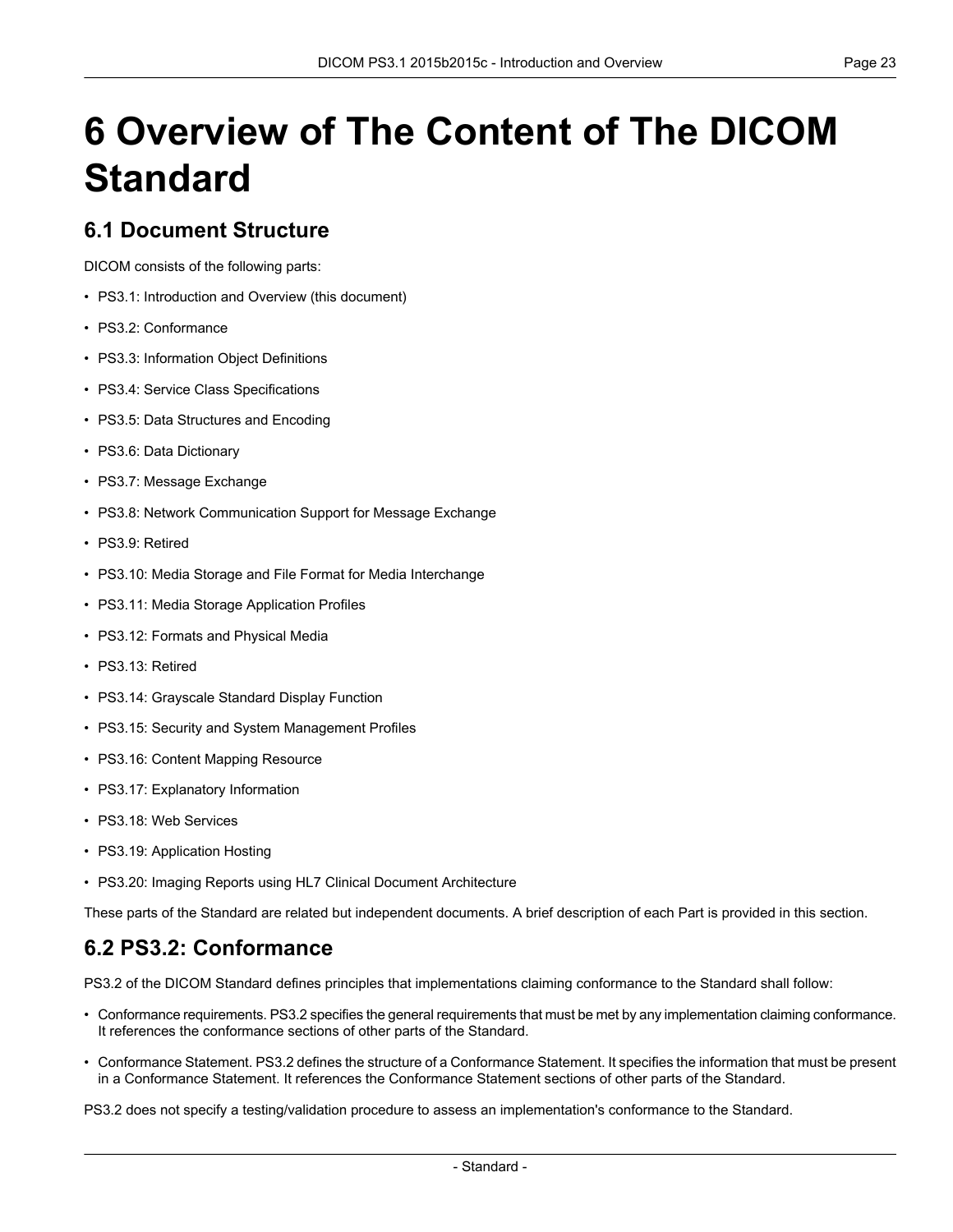[Figure](#page-23-1) 6.2-1 and [Figure](#page-23-2) 6.2-2 depict the construction process for a Conformance Statement for both network communication and media exchange. A Conformance Statement consists of the following parts:

- Set of Information Objects that is recognized by this implementation
- Set of Service Classes that this implementation supports
- Set of communications protocols or physical media that this implementation supports
- <span id="page-23-1"></span>• Set of security measures that this implementation supports.



<span id="page-23-2"></span>





#### <span id="page-23-0"></span>**6.3 PS3.3: Information Object Definitions**

[PS3.3](part03.pdf#PS3.3) of the DICOM Standard specifies a number of Information Object Classes that provide an abstract definition of real-world entities applicable to communication of digital medical images and related information (e.g., waveforms, structured reports, radiation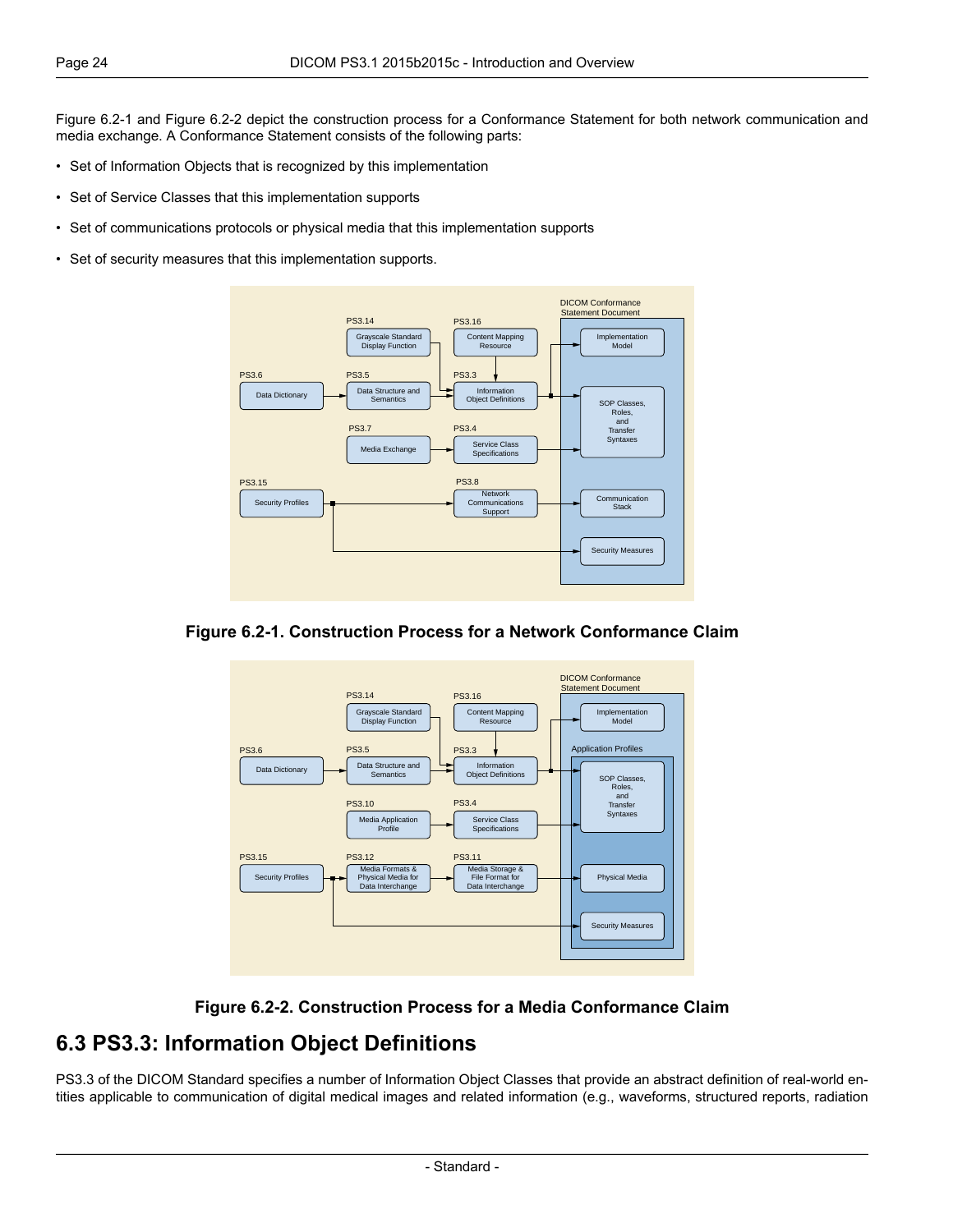therapy dose, etc.). Each Information Object Class definition consists of a description of its purpose and the Attributes that define it. An Information Object Class does not include the values for the Attributes that comprise its definition.

Two types of Information Object Classes are defined: normalized and composite.

Normalized Information Object Classes include only those Attributes inherent in the real-world entity represented. For example the study Information Object Class, which is defined as normalized, contains study date and study time Attributes because they are inherent in an actual study. Patient name, however, is not an Attribute of the study Information Object Class because it is inherent in the patient on which the study was performed and not the study itself.

Composite Information Object Classes may additionally include Attributes that are related to but not inherent in the real-world entity. For example, the Computed Tomography Image Information Object Class, which is defined as composite, contains both Attributes that are inherent in the image (e.g., image date) and Attributes that are related to but not inherent in the image (e.g., patient name). Composite Information Object Classes provide a structured framework for expressing the communication requirements of images where image data and related data needs to be closely associated.

To simplify the Information Object Class definitions, the Attributes of each Information Object Class are partitioned with similar Attributes being grouped together. These groupings of Attributes are specified as independent modules and may be reused by other Composite Information Object Classes.

[PS3.3](part03.pdf#PS3.3) defines a model of the Real World along with the corresponding Information Model that is reflected in the Information Object Definitions. Future editions of this Standard may extend this set of Information Objects to support new functionality.

<span id="page-24-0"></span>To represent an occurrence of a real-world entity, an Information Object Instance is created, which includes values for the Attributes of the Information Object Class. The Attribute values of this Information Object Instance may change over time to accurately reflect the changing state of the entity that it represents. This is accomplished by performing different basic operations upon the Information Object Instance to render a specific set of services defined as a Service Class. These Service Classes are defined in [PS3.4](part04.pdf#PS3.4) of the Standard.

#### **6.4 PS3.4: Service Class Specifications**

[PS3.4](part04.pdf#PS3.4) of the DICOM Standard defines a number of Service Classes. A Service Class associates one or more Information Objects with one or more Commands to be performed upon these objects. Service Class Specifications state requirements for Command Elements and how resulting Commands are applied to Information Objects. Service Class Specifications state requirements for both providers and users of communications services.

[PS3.4](part04.pdf#PS3.4) of the DICOM Standard defines the characteristics shared by all Service Classes, and how a Conformance Statement to an individual Service Class is structured. It contains a number of normative annexes that describe individual Service Classes in detail.

Examples of Service Classes include the following:

- Storage Service Class
- Query/Retrieve Service Class
- <span id="page-24-1"></span>• Basic Worklist Management Service Class
- Print Management Service Class.

[PS3.4](part04.pdf#PS3.4) defines the operations performed upon the Information Objects defined in [PS3.3.](part03.pdf#PS3.3) [PS3.7](part07.pdf#PS3.7) defines the Commands and protocols for using the Commands to accomplish the operations and notifications described in [PS3.4](part04.pdf#PS3.4).

#### **6.5 PS3.5: Data Structure and Semantics**

[PS3.5](part05.pdf#PS3.5) of the DICOM Standard specifies how DICOM applications construct and encode the Data Set information resulting from the use of the Information Objects and Services Classes defined in [PS3.3](part03.pdf#PS3.3) and [PS3.4](part04.pdf#PS3.4) of the DICOM Standard. The support of a number of standard image compression techniques (e.g., JPEG lossless and lossy) is specified.

[PS3.5](part05.pdf#PS3.5) addresses the encoding rules necessary to construct a Data Stream to be conveyed in a Message as specified in [PS3.7](part07.pdf#PS3.7) of the DICOM Standard. This Data Stream is produced from the collection of Data Elements making up the Data Set.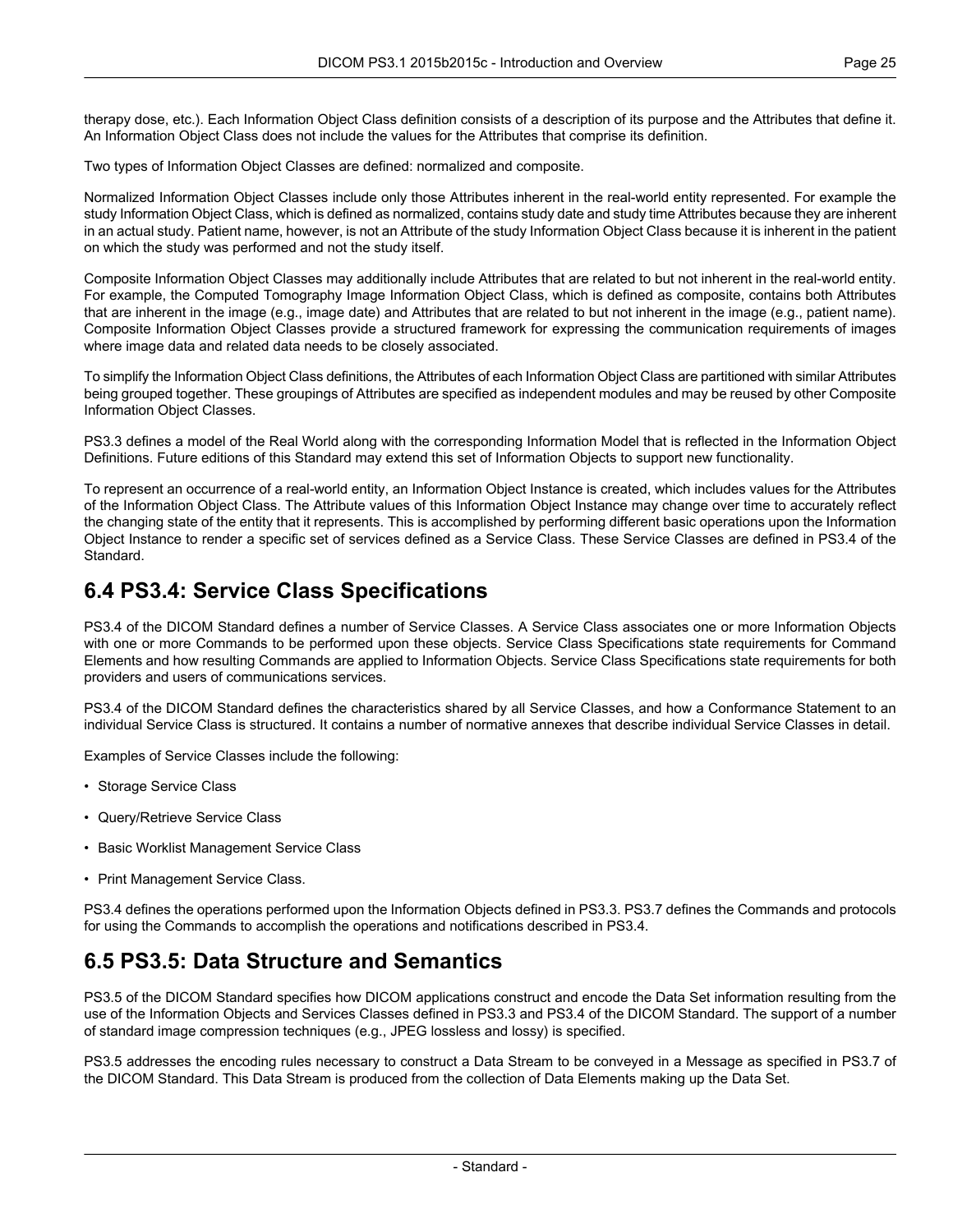<span id="page-25-0"></span>[PS3.5](part05.pdf#PS3.5) also defines the semantics of a number of generic functions that are common to many Information Objects. [PS3.5](part05.pdf#PS3.5) defines the encoding rules for international character sets used within DICOM.

#### **6.6 PS3.6: Data Dictionary**

[PS3.6](part06.pdf#PS3.6) of the DICOM Standard is the centralized registry that defines the collection of all DICOM Data Elements available to represent information, along with elements utilized for interchangeable media encoding and a list of uniquely identified items that are assigned by DICOM.

For each element, [PS3.6](part06.pdf#PS3.6) specifies:

- its unique tag, which consists of a group and element number,
- its name,
- its value representation (character string, integer, etc),
- its value multiplicity (how many values per attribute),
- whether it is retired.

For each uniquely identified item, [PS3.6](part06.pdf#PS3.6) specifies:

- its unique value, which is numeric with multiple components separated by decimal points and limited to 64 characters,
- its name,
- <span id="page-25-1"></span>• its type, either Information Object Class, definition of encoding for data transfer, or certain well known Information Object Instances,
- in which part of the DICOM Standard it is defined.

#### **6.7 PS3.7: Message Exchange**

[PS3.7](part07.pdf#PS3.7) of the DICOM Standard specifies both the service and protocol used by an application in a medical imaging environment to exchange Messages over the communications support services defined in [PS3.8.](part08.pdf#PS3.8) A Message is composed of a Command Stream defined in [PS3.7](part07.pdf#PS3.7) followed by an optional Data Stream as defined in [PS3.5](part05.pdf#PS3.5).

[PS3.7](part07.pdf#PS3.7) specifies:

- the operations and notifications (DIMSE Services) made available to Service Classes defined in [PS3.4,](part04.pdf#PS3.4)
- <span id="page-25-2"></span>• rules to establish and terminate associations provided by the communications support specified in [PS3.8,](part08.pdf#PS3.8) and the impact on outstanding transactions,
- rules that govern the exchange of Command requests and responses,
- encoding rules necessary to construct Command Streams and Messages.

#### **6.8 PS3.8: Network Communication Support For Message Exchange**

[PS3.8](part08.pdf#PS3.8) of the DICOM Standard specifies the communication services and the upper layer protocols necessary to support, in a networked environment, communication between DICOM applications as specified in [PS3.3](part03.pdf#PS3.3), [PS3.4,](part04.pdf#PS3.4) [PS3.5](part05.pdf#PS3.5), [PS3.6,](part06.pdf#PS3.6) and [PS3.7.](part07.pdf#PS3.7) These communication services and protocols ensure that communication between DICOM applications is performed in an efficient and coordinated manner across the network.

The communication services specified in [PS3.8](part08.pdf#PS3.8) are a proper subset of the services offered by the OSI Presentation Service (ISO 8822) and of the OSI Association Control Service Element (ACSE) (ISO 8649). They are referred to as the Upper Layer Service, which allows peer applications to establish associations, transfer messages and terminate associations.

This definition of the Upper Layer Service specifies the use of the DICOM Upper Layer Protocol in conjunction with TCP/IP transport protocols.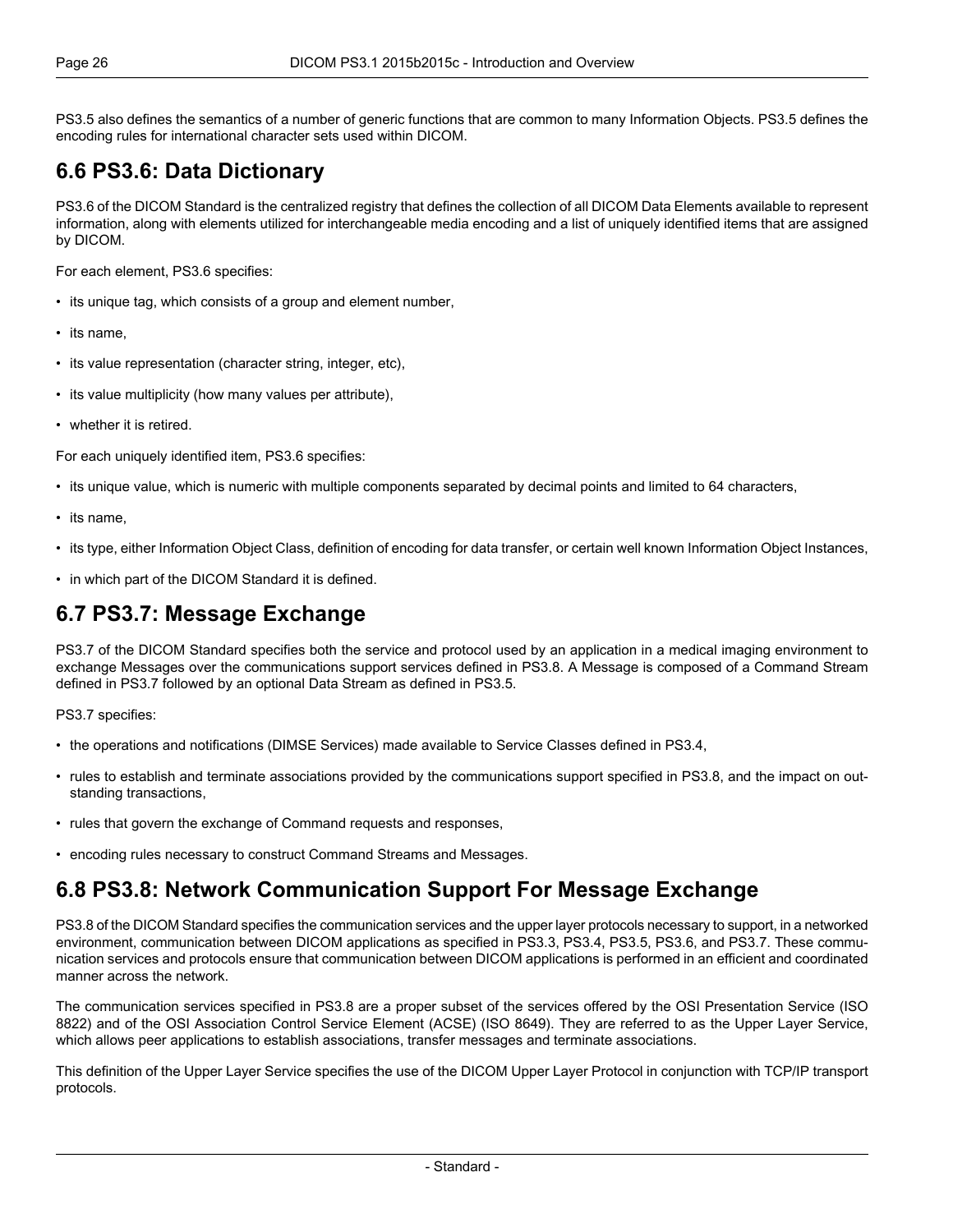<span id="page-26-0"></span>The TCP/IP communication protocol specified by [PS3.8](part08.pdf#PS3.8) is a general purpose communication protocol not specific to the DICOM Standard. [Figure](#page-21-0) 5-1 shows this protocol stack.

#### **6.9 PS3.9: Retired (formerly Point-to-point Communication Support For Message Exchange)**

<span id="page-26-1"></span>PS3.9 of the DICOM Standard previously specified the services and protocols used for point-to-point communications in a manner compatible with ACR-NEMA 2.0. It has been retired.

#### **6.10 PS3.10 Media Storage and File Format**

[PS3.10](part10.pdf#PS3.10) of the DICOM Standard specifies a general model for the storage of medical imaging information on removable media (see Figure [6.10-1\)](#page-27-1). The purpose of this Part is to provide a framework allowing the interchange of various types of medical images and related information on a broad range of physical storage media.

**Note** 

See [Figure](#page-21-0) 5-1 for understanding how the media interchange model compares to the network model.

[PS3.10](part10.pdf#PS3.10) Specifies:

- a layered model for the storage of medical images and related information on storage media. This model introduces the concept of media storage application profiles, which specify application specific subsets of the DICOM Standard to which a media storage implementation may claim conformance. Such a conformance applies only to the writing, reading and updating of the content of storage media.
- a DICOM file format supporting the encapsulation of any Information Object;
- a secure DICOM file format supporting the encapsulation of a DICOM file format in a cryptographic envelope;
- a DICOM file service providing independence from the underlying media format and physical media.

[PS3.10](part10.pdf#PS3.10) defines various media storage concepts:

- the method to identify a set of files on a single medium
- the method for naming a DICOM file within a specific file system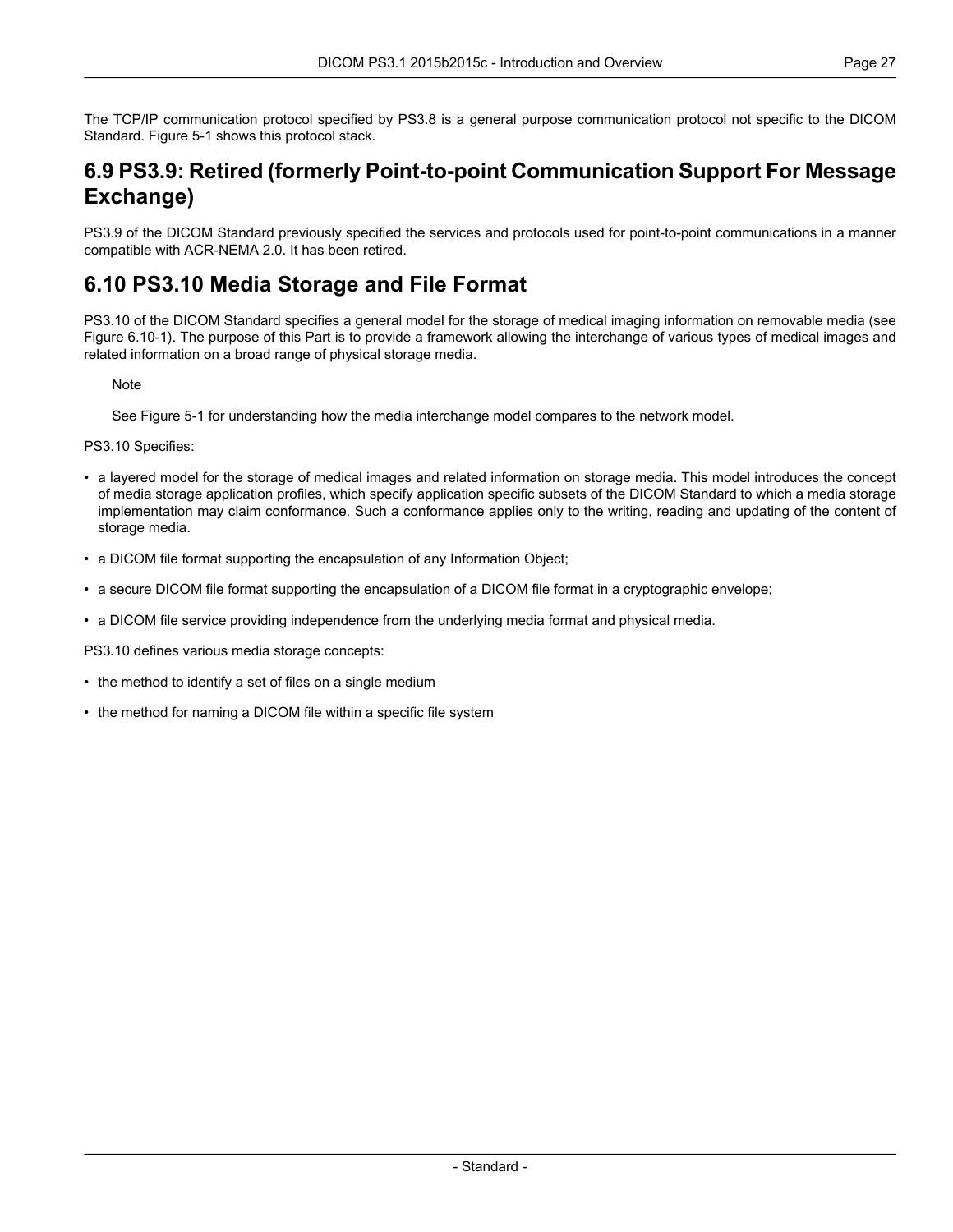<span id="page-27-1"></span>



#### <span id="page-27-0"></span>**6.11 PS3.11: Media Storage Application Profiles**

[PS3.11](part11.pdf#PS3.11) of the DICOM Standard specifies application specific subsets of the DICOM Standard to which an implementation may claim conformance. These application specific subsets will be referred to as Application Profiles in this section. Such a conformance statement applies to the interoperable interchange of medical images and related information on storage media for specific clinical uses. It follows the framework, defined in [PS3.10](part10.pdf#PS3.10), for the interchange of various types of information on storage media.

An Application Profile annex is organized into the following major parts:

- The name of the Application Profile, or the list of Application Profiles grouped in a related class
- A description of the clinical context of the Application Profile
- The definition of the media storage Service Class with the device roles for the Application Profile and associated options
- Informative section describing the operational requirements of the Application Profile
- Specification of the Information Object Classes and associated Information Objects supported and the encoding to be used for the data transfer
- The selection of media formats and physical media to be used
- Other parameters that need to be specified to ensure interoperable media interchange
- Security parameters that select the cryptographic techniques to be used with secure media storage Application Profiles

The structure of DICOM and the design of the Application Profile mechanism is such that extension to additional Information Object Classes and the new exchange media is straightforward.

**Note** 

[Figure](#page-28-4) 6.11-1 shows how individual aspects of an Application profile map to the various parts of the DICOM Standard.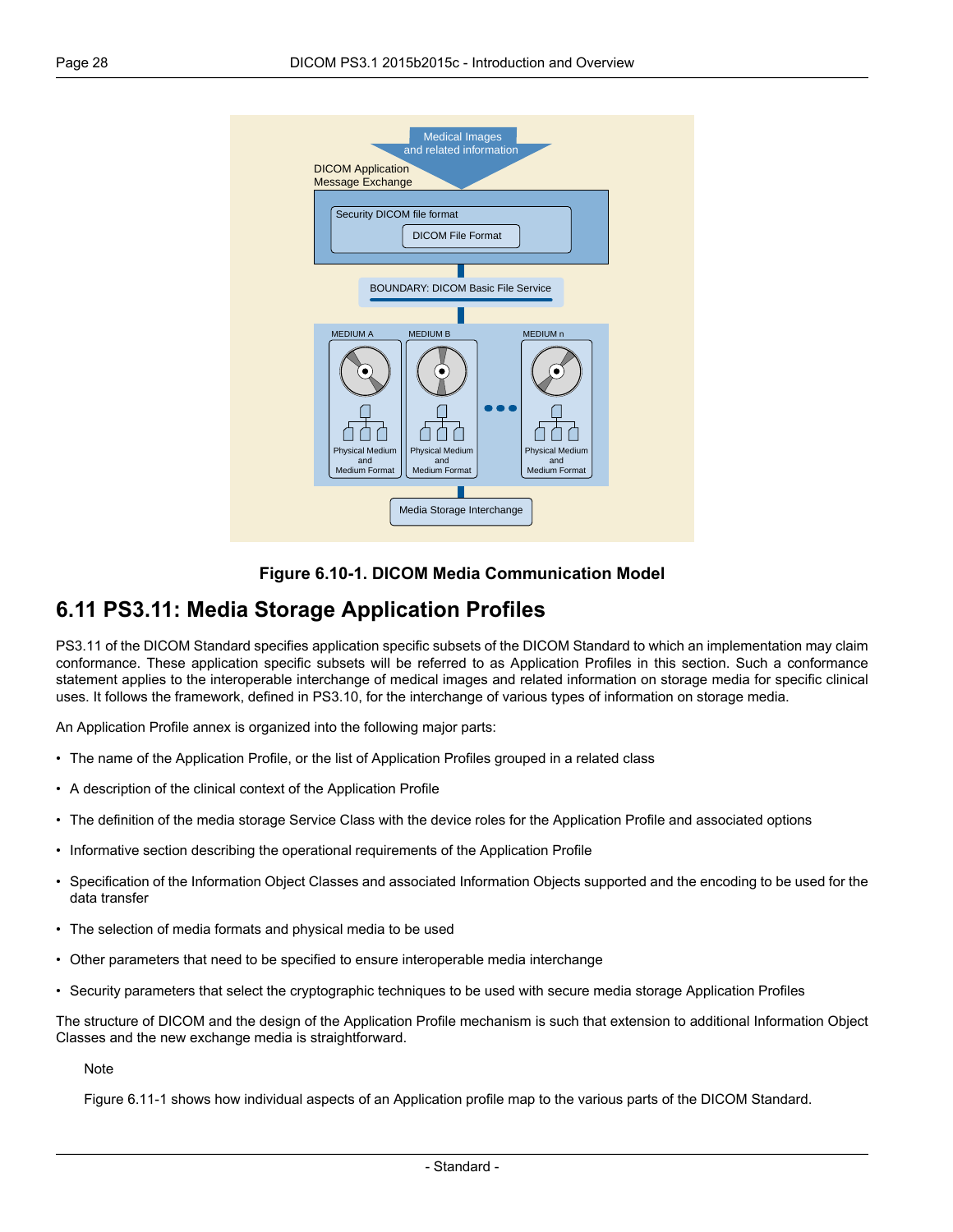<span id="page-28-4"></span>

#### **Figure 6.11-1. Relationship Between an Application Profile and Parts of DICOM**

#### <span id="page-28-0"></span>**6.12 PS3.12: Storage Functions and Media Formats For Data Interchange**

[PS3.12](part12.pdf#PS3.12) of the DICOM Standard facilitates the interchange of information between applications in medical environments by specifying:

<span id="page-28-1"></span>• A structure for describing the relationship between the media storage model and a specific physical media and media format.

• Specific physical media characteristics and associated media formats.

#### <span id="page-28-2"></span>**6.13 PS3.13: Retired (formerly Print Management Point-to-point Communication Support)**

PS3.13 previously specified the services and protocols used for point-to-point communication of print management services. It has been retired.

#### **6.14 PS3.14: Grayscale Standard Display Function**

<span id="page-28-3"></span>[PS3.14](part14.pdf#PS3.14) specifies a standardized display function for consistent display of grayscale images. This function provides methods for calibrating a particular display system for the purpose of presenting images consistently on different display media (e.g., monitors and printers).

The chosen display function is based on human visual perception. Human eye contrast sensitivity is distinctly non-linear within the luminance range of display devices. This standard uses Barten's model of the human visual system.

#### **6.15 PS3.15: Security and System Management Profiles**

[PS3.15](part15.pdf#PS3.15) of the DICOM Standard specifies security and system management profiles to which implementations may claim conformance. Security and system management profiles are defined by referencing externally developed standard protocols, such as DHCP, LDAP, TLS and ISCL. Security protocols may use security techniques like public keys and "smart cards". Data encryption can use various standardized data encryption schemes.

This part does not address issues of security policies. The standard only provides mechanisms that can be used to implement security policies with regard to the interchange of DICOM objects. It is the local administrator's responsibility to establish appropriate security policies.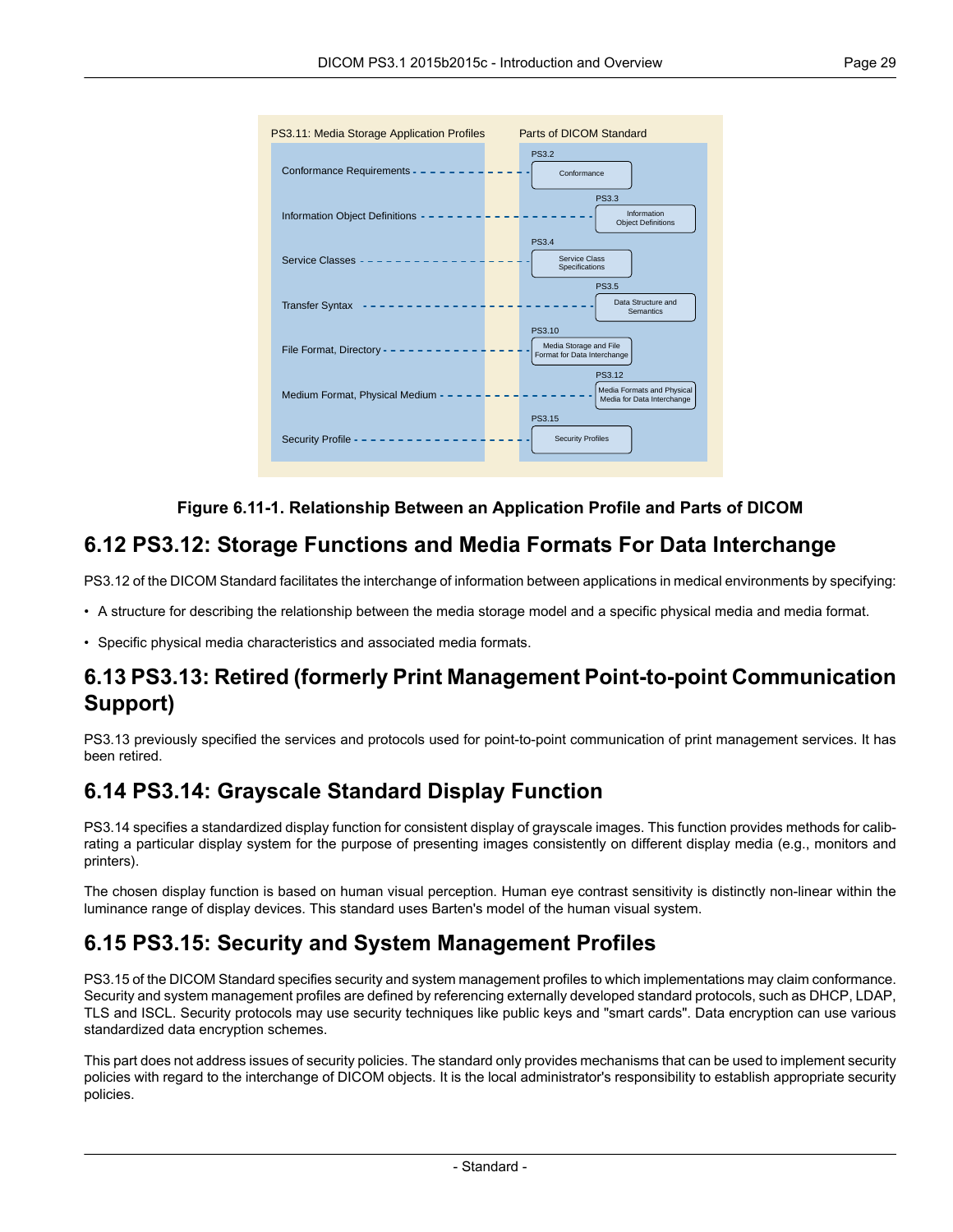#### <span id="page-29-0"></span>**6.16 PS3.16: Content Mapping Resource**

[PS3.16](part16.pdf#PS3.16) of the DICOM Standard specifies:

- templates for structuring documents as DICOM Information Objects
- sets of coded terms for use in Information Objects
- a lexicon of terms defined and maintained by DICOM
- <span id="page-29-1"></span>• country specific translations of coded terms

#### **6.17 PS3.17: Explanatory Information**

<span id="page-29-2"></span>[PS3.17](part17.pdf#PS3.17) of the DICOM Standard specifies:

• informative and normative annexes containing explanatory information

#### **6.18 PS3.18: Web Services**

[PS3.18](part18.pdf#PS3.18) of the DICOM Standard specifies the means whereby Web Services can be used for retrieving or storing a DICOM object.

Requests that retrieve data specify the media type (format) of the response body. Requests that store data specify the media type of the request body.

<span id="page-29-3"></span>The HTTP requests as defined within this standard are sufficient for the HTTP server to act as a DICOM SCU (Service Class User) to retrieve or store the requested objects from an appropriate DICOM SCP (Service Class Provider) using baseline DICOM functionality as defined in [PS3.4](part04.pdf#PS3.4) and [PS3.7,](part07.pdf#PS3.7) which is to say that the HTTP server can act as a proxy for the DICOM SCP.

#### **6.19 PS3.19: Application Hosting**

<span id="page-29-4"></span>[PS3.19](part19.pdf#PS3.19) of the DICOM Standard specifies an Application Programming Interface (API) to a DICOM based medical computing system into which programs written to that standardized interface can "plug-in" (see [Figure](#page-29-4) 6.19-1). A Hosting System implementer only needs to create the standardized API once to support a wide variety of add-on Hosted Applications.



#### **Figure 6.19-1. Interface Between a Hosted Application and a Hosting System**

In the traditional "plug-in" model, the "plug-in" is dedicated to a particular host system (e.g., a web browsing program), and might not run under other host systems (e.g., other web browsing programs). [PS3.19](part19.pdf#PS3.19) defines an API that may be implemented by any Hosting System. A "plug-in" Hosted Application written to the API would be able run in any environment provided by a Hosting System that implements that API (see [Figure](#page-30-1) 6.19-2).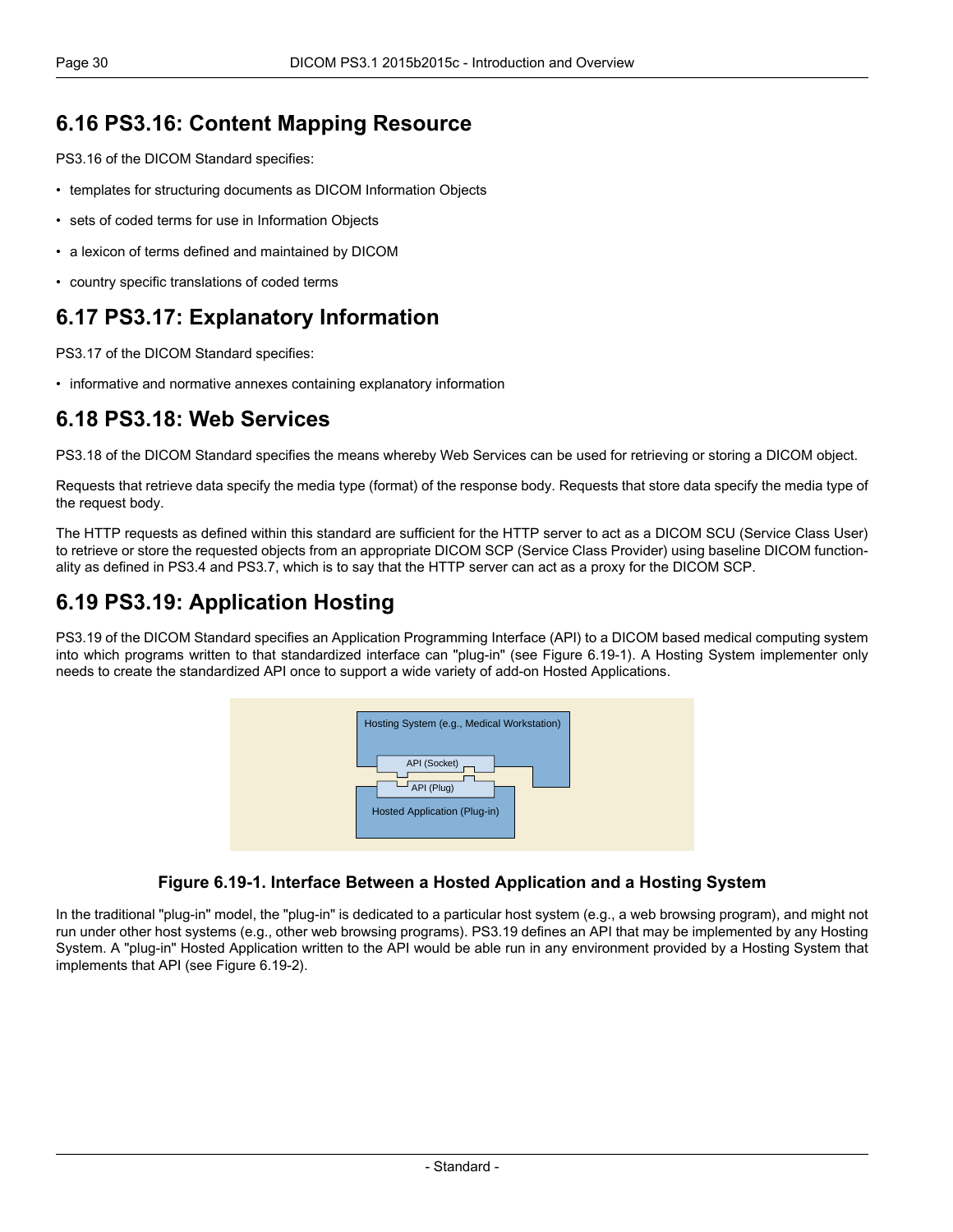<span id="page-30-1"></span>

#### **Figure 6.19-2. Illustration of Platform Independence via the Hosted Application**

<span id="page-30-0"></span>[PS3.19](part19.pdf#PS3.19) specifies both the interactions and the Application Programming Interfaces (API) between Hosting Systems and Hosted Applications. [PS3.19](part19.pdf#PS3.19) also defines the data models that are used by the API.

#### **6.20 PS3.20: Imaging Reports using HL7 Clinical Document Architecture**

[PS3.20](part20.pdf#PS3.20) of the DICOM Standard specifies templates for the encoding of imaging reports using the HL7 Clinical Document Architecture Release 2 (CDA R2, or simply CDA) Standard. Within this scope are clinical procedure reports for specialties that use imaging for screening, diagnostic, or therapeutic purposes.

[PS3.20](part20.pdf#PS3.20) constitutes an implementation guide for CDA, and is harmonized with the approach to standardized templates for CDA implementation guides developed by HL7. It also provides Business Names for data elements that link data in user terminology, e.g., collected by a report authoring application, to specific CDA encoded elements.

As an implementation guide for imaging reports, particular attention is given to the use and reference of data collected in imaging procedures as explicit evidence within reports. This data includes images, waveforms, measurements, annotations, and other analytic results managed as DICOM SOP Instances. Specifically, this Part includes a specification for transformation into CDA documents of DICOM Structured Report instances that represent imaging reports.